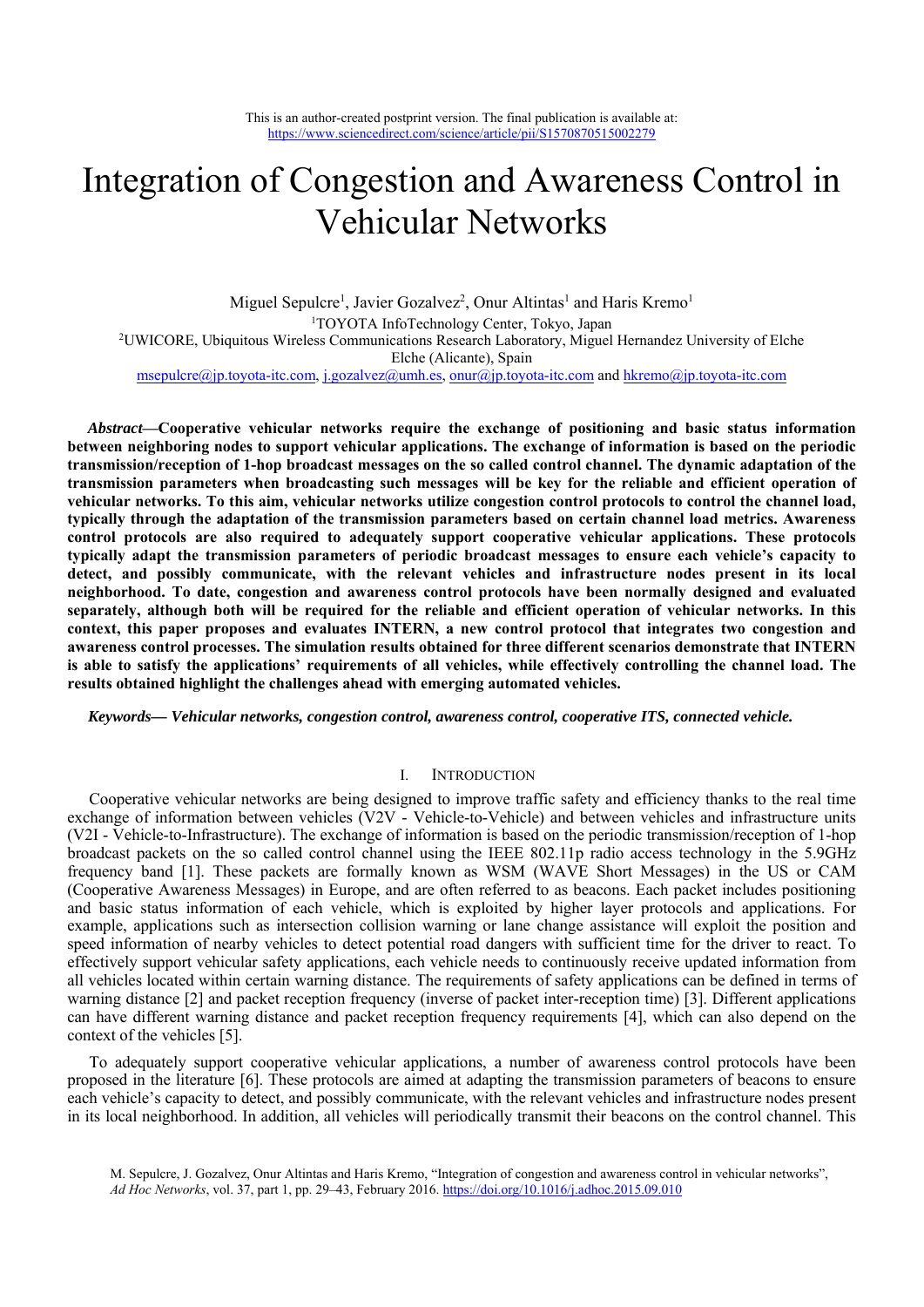can lead to possible channel congestion, in particular under high traffic densities. The critical nature of the control channel has fostered significant efforts in the research and standardization communities to design congestion control protocols that ensure the scalability and adequate operation of vehicular networks by adapting the packet transmission frequency or power [6]. In fact, the ETSI communications architecture that future connected vehicles will implement includes a key Decentralized Congestion Control (DCC) module that is currently under development [7].

To date, congestion and awareness control protocols have been normally designed and evaluated separately, although both will be required for the reliable and efficient operation of vehicular networks. For example, in a highway scenario with a traffic jam in one direction of driving and free-flow conditions in the other direction, all vehicles might suffer channel congestion and would require the use of congestion control protocols to control the channel load. However, the requirements of the applications run by the vehicles in the traffic jam are notably lower from those of the applications run by the vehicles under free-flow conditions moving in the opposite direction with higher speeds and different inter-vehicle distances. In this scenario, a congestion control protocol would require the reduction of the transmission power and packet frequency to control the channel load, while an awareness control protocol would seek to increase the transmission parameters of vehicles under free-flow conditions due to their higher applications' requirements. In this context, an independent design (and disjoint operation) of congestion and awareness control techniques could create contradictory settings or conflicts that need to be solved [6]. To this aim, this paper proposes and evaluates INTERN (INTEgRatioN of congestion and awareness control), a new control protocol that integrates congestion and awareness control processes. INTERN dynamically adapts the transmission frequency and power of beacons of each vehicle to guarantee that its application's requirements are satisfied while controlling the channel load generated.

# II. STATE OF THE ART

To effectively support vehicular safety applications, each vehicle needs to continuously receive updated information from its relevant neighboring vehicles. To this aim, different awareness control protocols that adapt the transmission parameters of beacons have been proposed in the literature [6]. For example, the work in [8] proposes OPRAM, an awareness control protocol that adapts each vehicle's transmission parameters to reliably and efficiently exchange a message before reaching a critical safety area such as an intersection. The work in [9] proposes an awareness control strategy based on the random adaptation of the transmission power and a control process that adapts the packet transmission frequency. The random adaptation of the power provides different reliability levels at different distances, while mitigating correlated packet collisions by randomizing them in space. The packet transmission frequency adaptation can reuse freed channel resources by further increasing the beacon frequency. The protocol proposed in [10] dynamically selects the power and data rate required to successfully transmit a packet to a given vehicle, based on estimations of the average signal attenuation using previously received beacons. In other studies such as [11], the packet transmission frequency is adapted to bind the tracking errors of surrounding vehicles. Considering multi-hop beaconing, the work in [12] proposes a fully distributed algorithm that decides whether a vehicle has to forward a received beacon or not. Such decision is taken by the vehicle itself and its objective is to maximize the reliability of the beacon transmission. However, other studies such as [13] demonstrated that single-hop beaconing is in general more efficient than multi-hop beaconing.

The periodic transmission of beacons occupies a significant portion of the control channel, which can easily get congested. Different congestion control protocols have been proposed in the literature to control the channel load by adapting the transmission parameters of beacons. Two of the most relevant congestion protocols available in the literature are LIMERIC [14] and PULSAR [15]. Both protocols propose the adaptation of the packet transmission frequency based on the experienced channel load, and set the transmission power to a fixed value. Both protocols are able to maintain the channel load below certain target threshold independently of the vehicular traffic density. LIMERIC and PULSAR are currently being discussed at ETSI's Technical Committee on ITS to be part of the DCC set of standards [16][17]. Other congestion control approaches are also available in the literature. For example, the proposal in [18] computes the transmission power of each vehicle based on the number of detected neighboring vehicles and other metrics such as the estimated carrier sensing range. The objective of the protocol proposed in [19] is the efficient transmission of beacons as frequently as possible, while maintaining a congestion-free wireless channel. To this aim, in [19] the packet transmission frequency is adapted by taking into account the channel quality (estimated based on observed packet collisions, Signal-to-Noise ratio and number of neighboring vehicles) and the message utility. The work in [20] recently proposed the adaptation of the packet transmission frequency as a function of the channel load experienced, the target channel load and the number of neighboring vehicles. Other protocols such as the one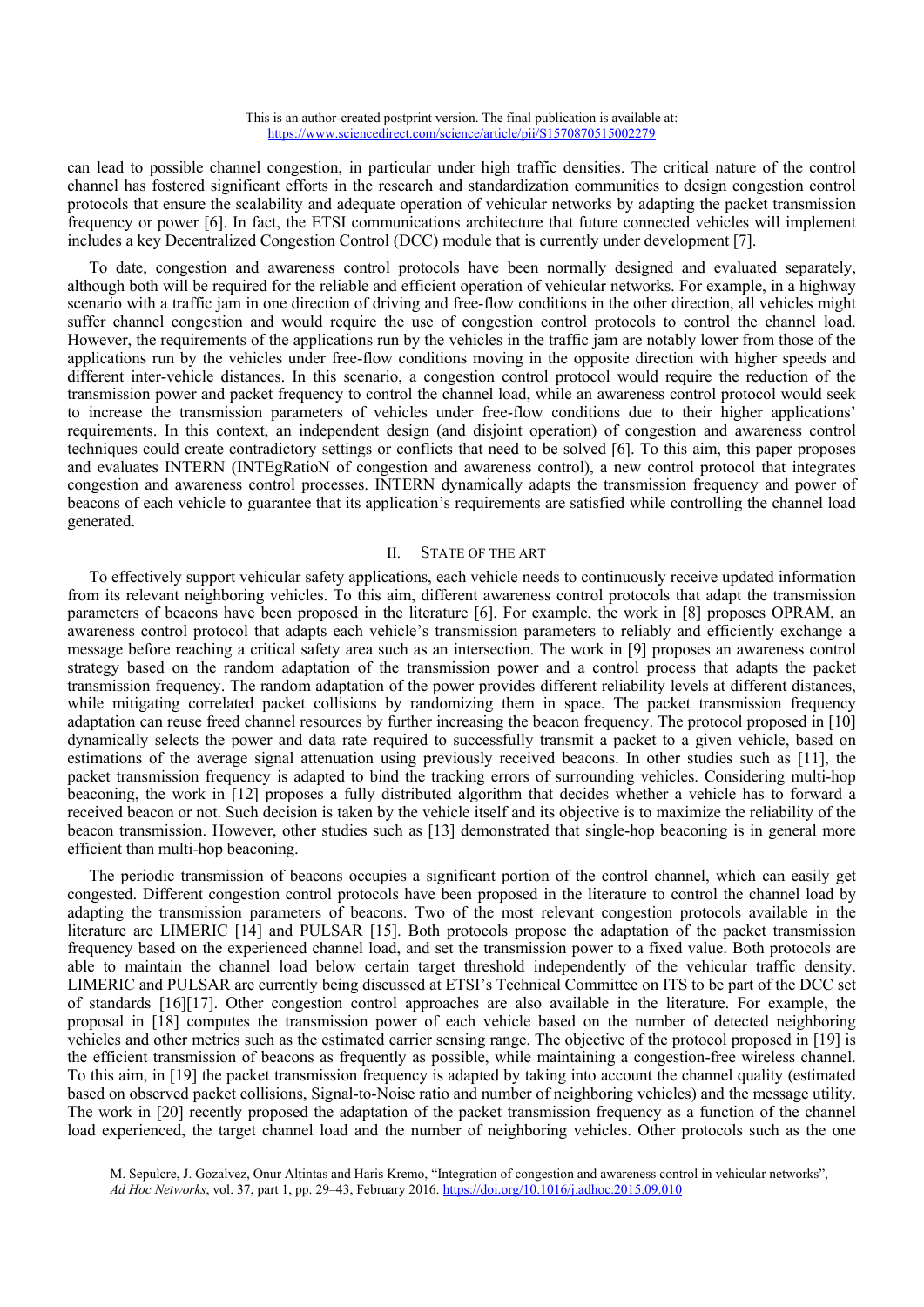proposed in [21] consider the adaptation of the contention window size of IEEE 802.11p. In particular, the work in [21] proposes the adaptation of the minimum contention window size based on local transmission statistics that estimate the channel load and differentiating traffic priorities. Other congestion control protocols propose sensing the wireless channel and reducing the transmission power when a channel load threshold is exceeded [22], or when the number of messages in the MAC queue is above certain maximum level [23].

Congestion and awareness control protocols have been typically designed to achieve fairness. Local fairness is achieved when neighboring nodes present similar performance/configuration. Global fairness is achieved when the minimum performance/configuration of the network is maximized [15], i.e. when the performance/configuration of the vehicle under the most adverse conditions is maximized. Congestion control protocols have been designed to provide fairness in terms of channel load and transmission parameters. However, awareness control protocols should be able to provide fairness at the application level, i.e. fairness in terms of the capacity to satisfactorily meet the applications' requirements (i.e. the applications' effectiveness).

When congestion and awareness protocols operate independently, negative interactions or conflicts can arise, which can provoke unintended and negative adaptation loops that reduce the network and system performance. Limited efforts have been conducted to jointly consider congestion and awareness control processes. In this context, this paper proposes INTERN, a protocol that integrates different congestion and awareness control techniques. In particular, INTERN integrates control mechanisms inspired by LIMERIC and PULSAR congestion control protocols with the awareness control design policy proposed in [24]. The policy proposed in [24] considers that each vehicle proactively adapts its transmission parameters to the minimum needed to satisfy its application's requirements. This paper is an extension of our previous work [25].

# III. CONSIDERED CONGESTION AND AWARENESS CONTROL PROTOCOLS

#### *A. Congestion control*

LIMERIC [14] adapts the packet transmission frequency of each vehicle based on a target channel load level and the channel load it locally measures every time window. The packet transmission frequency of vehicle *j* at time instant *t* is calculated with the following equation:

$$
r_j(t) = (1 - \alpha)r_j(t - 1) + \beta(r_g - r(t - 1))
$$
\n(1)

where *rg* is the overall target packet frequency, *r*(*t*-1) represents the measured overall packet frequency by the vehicle in the previous time window, and  $\alpha=0.1$  and  $\beta=1/150$  are system constants. In practical implementations, vehicles can measure the load in terms of Channel Busy Ratio (*CBR*), i.e. the fraction of time that the channel is sensed as busy. *rg* and  $r(t-1)$  can then be replaced by  $CBR_{max}$  and  $CBR(t-1)$ , respectively, with  $CBR_{max}$  representing the target channel busy ratio and *CBR*(*t*-1) the channel busy ratio measured by vehicle *j*. As noted in [14], *α* and *β* have a high influence on the system's stability that is represented by the capacity to reach a solution in which the transmission parameters of vehicles are stable if the conditions remain constant (e.g. traffic density conditions). A stable system operation ensures that the convergence point, i.e. the channel busy ratio at which the system converge in a stable situation and the convergence speed, i.e. the velocity with which the final solution (channel busy ratio and transmission parameters of each vehicle) have been reached. LIMERIC has been shown to provide high accuracy and stability in scenarios where all the nodes measure the same channel load when utilizing an additional mechanism that establishes a maximum gain in equation  $(1)$  [14].

PULSAR [15] is a congestion control protocol that adapts the packet transmission frequency of each vehicle using an Additive Increase Multiplicative Decrease (AIMD) technique. PULSAR proposes that each vehicle piggybacks its locally experienced *CBR* and the maximum *CBR* experienced by its neighbors since the transmissions from each vehicle can influence the load up to a distance of approximately two hops. Each vehicle adapts its packet transmission frequency based on the maximum *CBR* among its experienced *CBR* and the *CBR* levels reported by its neighbors (i.e. the maximum *CBR* within two hops). If the resulting *CBR* is above *CBRmax*, the packet transmission frequency is decreased by a multiplicative factor; otherwise the packet transmission frequency is increased by an additive factor. Additionally, the multiplicative and additive factors are modified depending on whether the current packet transmission frequency of the vehicle is above or below the packet transmission frequency of neighboring vehicles. To this aim, each vehicle periodically calculates the average packet transmission frequency of the neighboring vehicles; each vehicle also

M. Sepulcre, J. Gozalvez, Onur Altintas and Haris Kremo, "Integration of congestion and awareness control in vehicular networks", *Ad Hoc Networks*, vol. 37, part 1, pp. 29–43, February 2016. https://doi.org/10.1016/j.adhoc.2015.09.010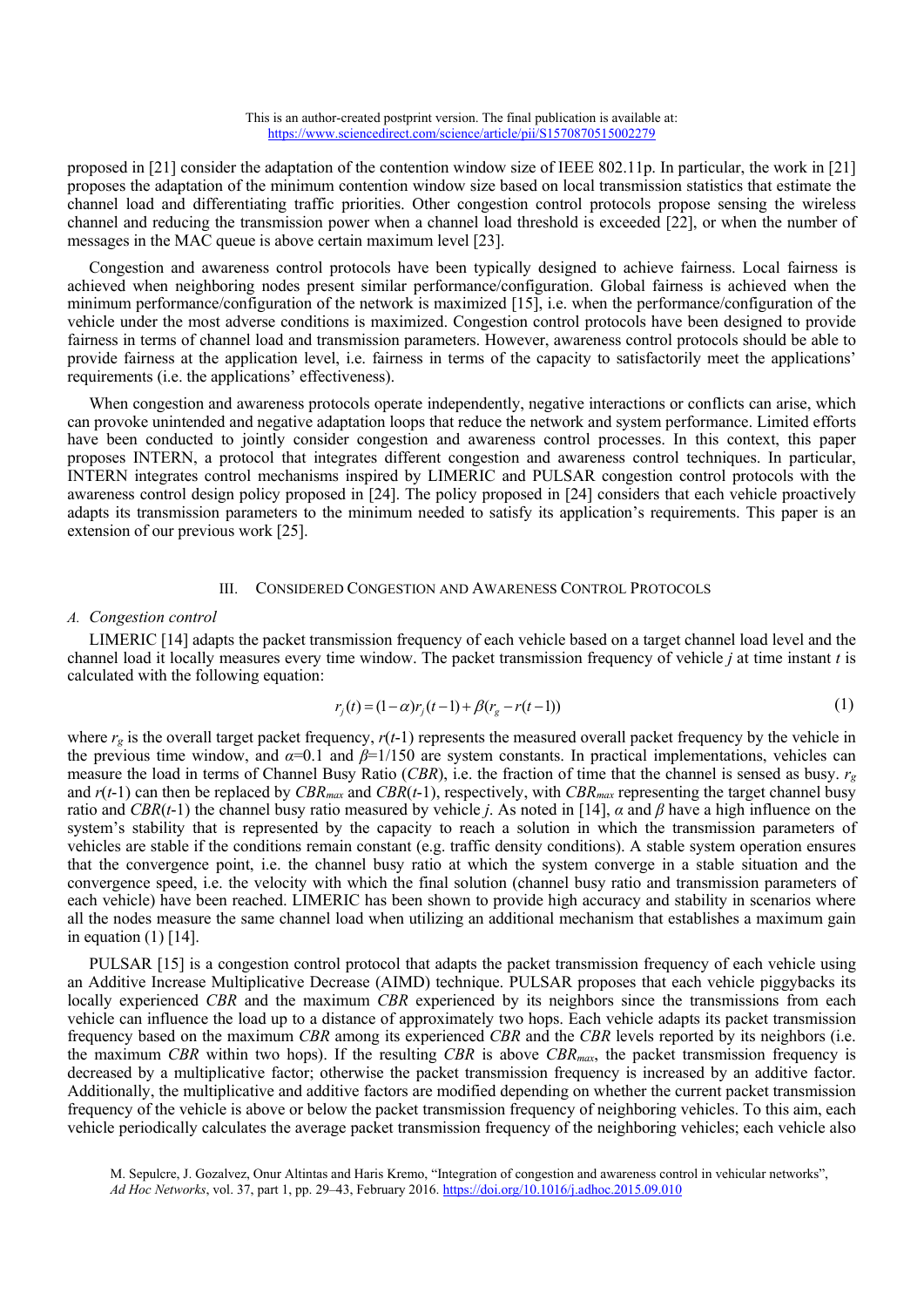piggybacks in its beacons its packet transmission frequency. This mechanism and the AIMD process ensure that vehicles within two hops distance converge to the same packet transmission frequency.

A congestion control protocol that combines LIMERIC and PULSAR is being discussed within the ETSI standardization process [16][17]. The combined scheme uses LIMERIC's linear control process and PULSAR's *CBR* information exchange. The combined protocol (referred to as LIMERIC+PULSAR) is used as benchmark in this study.

#### *B. Awareness control*

This study implements the MINT (minimum packet transmission frequency) awareness control protocol that follows the design policy proposed in [24]. Following this policy, each vehicle proactively adapts its transmission parameters to the minimum needed to satisfy its individual application's requirements. An application is satisfactorily supported if the number of beacons correctly received per second at the established warning distance is higher than the application's requirement in terms of packet reception frequency. MINT sets the packet transmission frequency equal to the application's packet reception frequency plus a fixed margin  $\Delta T_f$ =1Hz. The transmission power is then set to the level needed to ensure that the demanded packet reception frequency is guaranteed at the application's warning distance. To this aim, MINT identifies the transmission power needed utilizing the analytical model that relates the Packet Delivery Ratio (PDR) with the transmission power and the distance between transmitter and receiver proposed in [26].

# IV. INTERN - INTEGRATION OF CONGESTION AND AWARENESS CONTROL

INTERN aims to configure the transmission parameters of each vehicle so that its applications' requirements can be satisfied and the channel load can be maintained below the target *CBR*. In this context, all vehicles implementing INTERN will tend to use the minimum transmission settings that satisfy their individual application's requirements under high traffic density conditions. On the other hand, INTERN will enable vehicles to increase their transmission settings under low traffic densities so that the target *CBR* is reached and the channel is fully utilized. To achieve its objectives, INTERN integrates MINT with a control process inspired by LIMERIC and PULSAR. INTERN exploits the benefits of the 2-hops piggybacking proposed in PULSAR in order to achieve global fairness. Once INTERN configures the transmission frequency, it calculates the transmission power following the MINT protocol: the transmission power is set to the minimum power level needed to ensure that the demanded packet reception frequency is guaranteed at the application's warning distance.

INTERN configures the packet transmission frequency of each vehicle,  $T_f$ , as the minimum required by its application, *R*, plus certain margin *ΔTf*.

$$
T_f = R + \Delta T_f \tag{2}
$$

The *ΔTf* parameter is dynamically calculated by each vehicle using a control process. LIMERIC proposes to adapt *Tf* so that nearby vehicles are assigned similar packet transmission frequency values (and hence are allocated similar bandwidth). Instead, INTERN adapts *ΔTf* to ensure that the individual application's requirements of each vehicle are satisfied. The control process is designed so that the channel load is maintained below the target *CBR* level *CBRmax*. *ΔTf* is then adapted as a follows:

$$
\Delta T_f = \Delta T_f^T + \frac{\Delta T_f^T}{CBR_{2hops}} (CBR_{\text{max}} - CBR_{2hops}) = \Delta T_f^T \frac{CBR_{\text{max}}}{CBR_{2hops}} \tag{3}
$$

*CBR2hops* is the maximum *CBR* experienced within two hops and is obtained following the PULSAR approach. To this aim, INTERN requires that each vehicle attaches to each beacon its locally experienced *CBR* and the maximum *CBR* experienced by its neighboring vehicles. Vehicles implementing INTERN increase  $\Delta T_f$ (following eq. (3)) when *CBR<sub>max</sub>* > *CBR2hops*. Similarly, vehicles decrease *ΔTf* when *CBRmax* < *CBR2hops*.

To achieve fairness at the application level, all vehicles should have a similar  $\Delta T_f$ , i.e. they should apply similar increments of the packet transmission frequency with respect to the minimum they need. To ensure this is actually the case for vehicles within two hops distance, INTERN applies the PULSAR piggybacking scheme to the *ΔT<sub>f</sub>* parameter. As a result, each vehicle attaches to its beacons its current  $\Delta T_f$  and the minimum  $\Delta T_f$  received from its neighboring vehicles.  $\Delta T_f^T$  in equation (3) is then calculated by each vehicle as the minimum  $\Delta T_f$  reported by its neighbors. Thanks to this mechanism, vehicles will rapidly adapt to variable traffic density conditions.

M. Sepulcre, J. Gozalvez, Onur Altintas and Haris Kremo, "Integration of congestion and awareness control in vehicular networks", *Ad Hoc Networks*, vol. 37, part 1, pp. 29–43, February 2016. https://doi.org/10.1016/j.adhoc.2015.09.010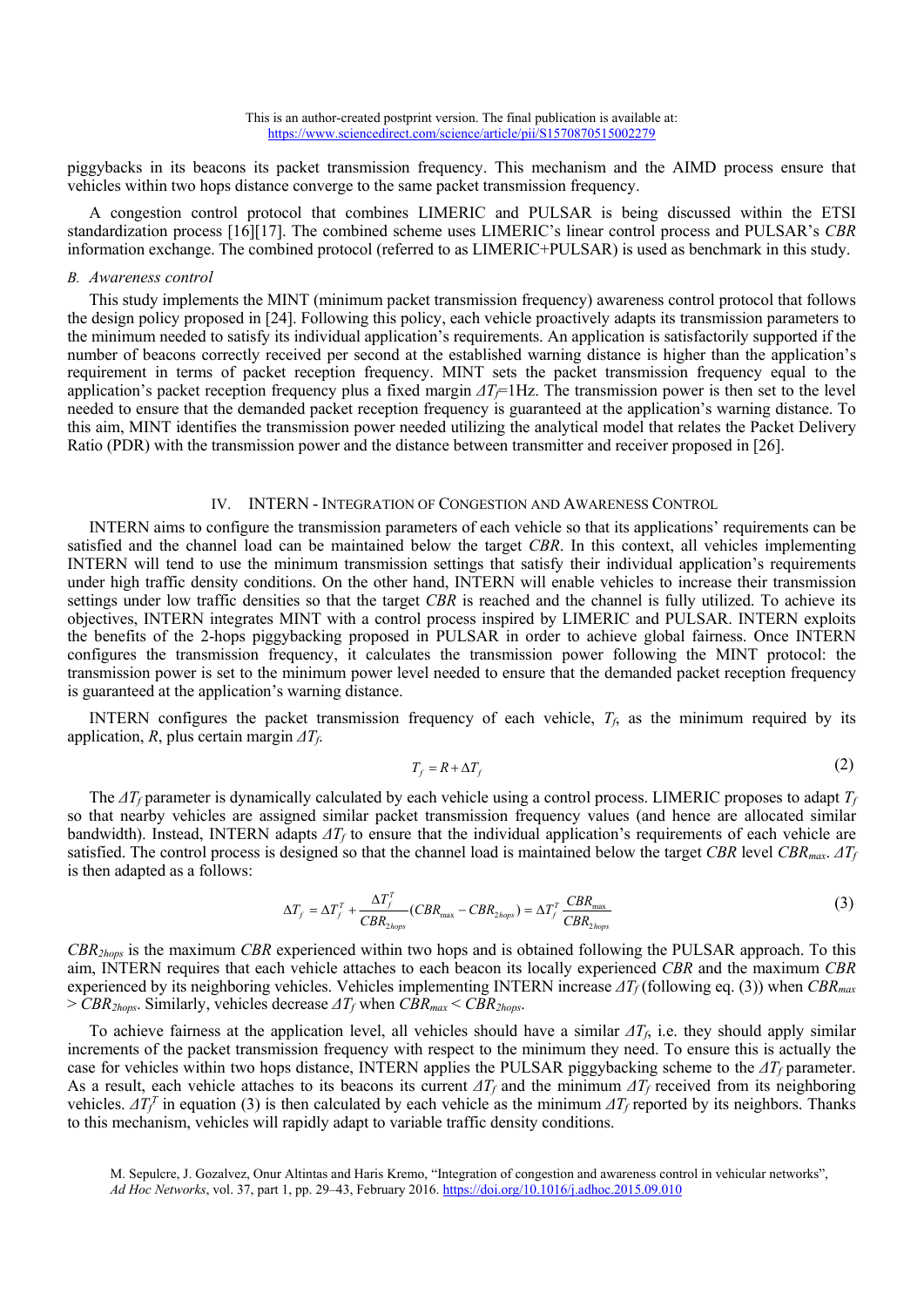We consider minimum and maximum values of 1Hz and 3Hz (different minimum and maximum values could be considered) for the  $\Delta T_f$  parameter so that the application's requirements can be satisfied but we avoid operating with packet transmission frequencies much higher than the ones required by the applications. The minimum packet transmission frequency of a vehicle will be therefore at least 1Hz above the minimum required by its application.

## V. PERFORMANCE EVALUATION

The performance of INTERN has been evaluated using Matlab in different scenarios and considering different traffic densities. The results obtained have been compared to the ones obtained with MINT and the congestion control protocol that combines LIMERIC and PULSAR (LIMERIC+PULSAR).

# *A. Evaluation scenarios*

Three evaluation scenarios have been selected to demonstrate the benefits of INTERN:

- Scenario 1 intersection with LOS (Fig. 1a). In this scenario, vehicles are uniformly distributed on the roads shown in Fig. 1a. The scenario is characterized by the traffic density in vehicles/km/lane, and the length of each one of the four roads (3.5 km). This scenario does not consider buildings at intersection corners, and therefore all vehicles have LOS (Line-of-Sight) propagation conditions.
- Scenario  $2$  intersection with NLOS (Fig. 1b). This scenario is similar to scenario 1, but considers the presence of buildings blocking the radio signal at intersection corners. The obstructing buildings have an important effect on the experienced propagation losses and the quality of vehicular communications [27]. In this scenario, vehicles that are close to the intersection can detect and receive messages from vehicles in all four intersecting streets. The obstruction caused by buildings results in that the rest of vehicles can only detect vehicles on the same street, and therefore experience a significantly lower channel load.
- Scenario 3 highway (Fig. 1c). This scenario is aimed at evaluating the impact of the movement and speed of vehicles. In particular, this third scenario is used to evaluate the convergence and stability properties of the protocols when two groups of vehicles approach each other as illustrated in Fig. 1c. Each group of vehicles is 2km long, occupies 2 lanes and is characterized by a uniform traffic density. All vehicles move at a constant speed of 120km/h. The length of the road is 7km, and the two groups of vehicles get perfectly aligned next to each other after *t*=75 seconds.



All vehicles in the three scenarios periodically broadcast beacons and dynamically adapt their transmission parameters following the operation of the protocol under evaluation. All vehicles start using the same transmission power (by default  $P_f$ =33dBm) and a random packet transmission frequency  $(T_f)$  between 1Hz and 10Hz. Following the indications provided in [26], the Nakagami-*m* propagation model has been employed with *m*=3.

M. Sepulcre, J. Gozalvez, Onur Altintas and Haris Kremo, "Integration of congestion and awareness control in vehicular networks", *Ad Hoc Networks*, vol. 37, part 1, pp. 29–43, February 2016. https://doi.org/10.1016/j.adhoc.2015.09.010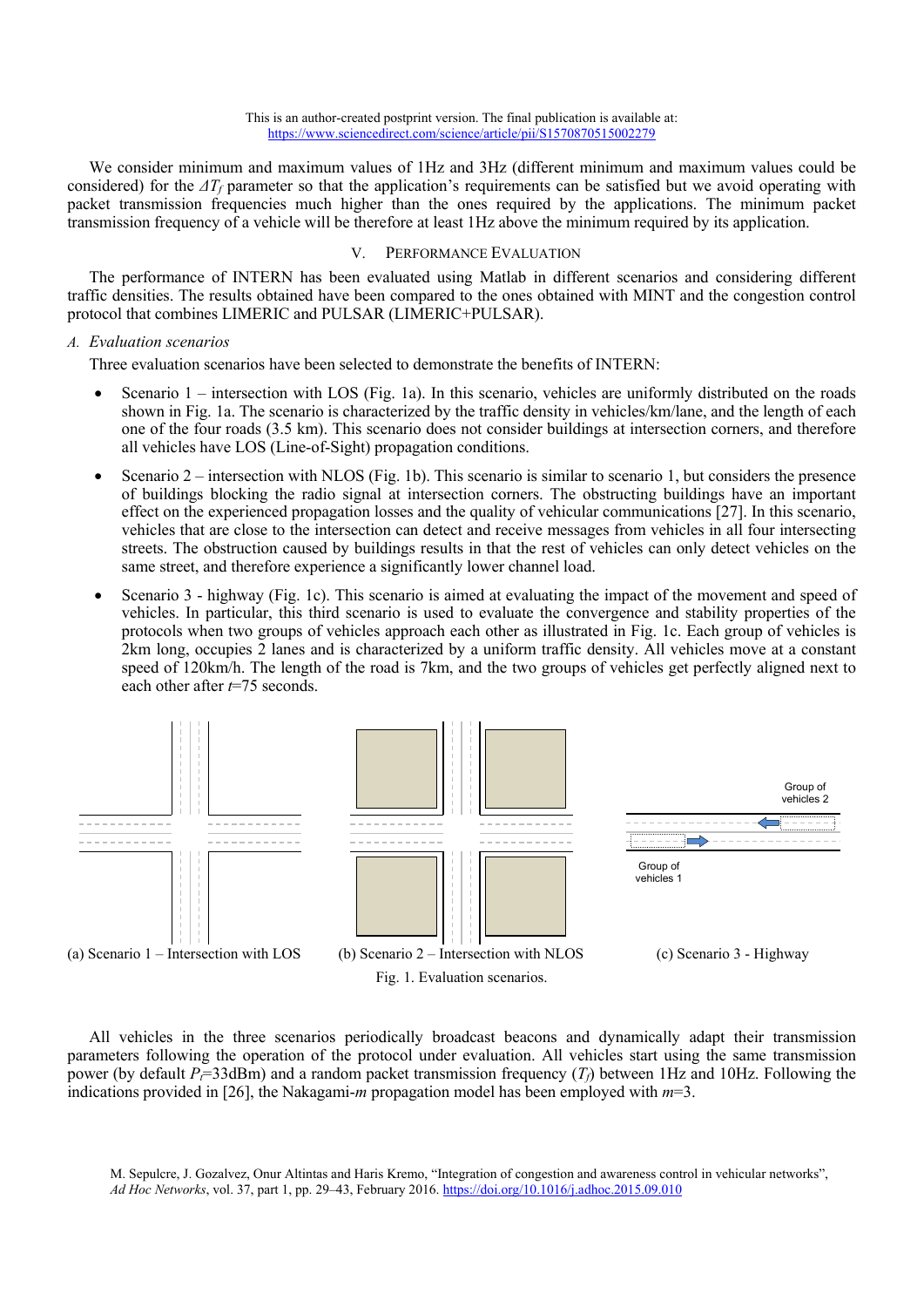Each vehicle in all three scenarios runs a vehicular application that requires that at least *R* beacons are correctly received per second by all vehicles within a given warning distance, *Wd*. To avoid limiting this study to a particular application, different combinations of application warning distance and required packet reception frequency have been considered. A first analysis has been performed considering that each vehicle sets its initial application requirements randomly, with the warning distance varying between 50 and 200m and the packet reception frequency varying between 1Hz and 10Hz. From these initial settings, the application requirements linearly vary during the simulation. A second analysis has been conducted considering constant and equal application requirements for all vehicles.

The capacity of each protocol to satisfy the application requirements is evaluated using the  $D<sub>p</sub>$  metric. This metric represents the difference between the packet reception frequency demanded by the application and the number of packets that are actually received per second at the applications' warning distance. The requirements of an application are therefore satisfied if  $D_p$ >0. The  $D_p$  values reported in this paper have been calculated taking into account packet losses due to propagation conditions.

*CBRmax* has been set to 0.6 following [14] that indicates that this is the *CBR* value that maximizes the throughput or number of successful messages exchanged per second. The *CBR* values computed in this study have been obtained from the aggregation of all packets sensed by each vehicle's radio interface, i.e. with a received signal higher than - 90dBm. Table I summarizes some of the most relevant communications and simulation parameters.

| <b>Parameter</b>                                 | Value        |
|--------------------------------------------------|--------------|
| Packet size [Bytes]                              | 250          |
| Min. and Max. transmission power [dBm]           | $-10$ and 33 |
| Min. and Max. packet transmission frequency [Hz] | 1 and 20     |
| Min. and Max. $\Delta T_f$ [Hz]                  | 1 and $3$    |
| Data rate [Mbps]                                 | 6            |
| Carrier sense threshold [dBm]                    | $-90$        |
| Reception threshold [dBm]                        | $-82$        |
| Target channel busy ratio $(CBR_{max})$          | 0.6          |
| <i>CBR</i> measurement period [ms]               | 250          |
| Warning distance required $(W_d)$ [m]            | 50-200       |
| Packet reception frequency required $(R)$ [Hz]   | $1 - 10$     |
| Traffic density [vehicles/km/lane]               | 50, 75, 100  |
| Simulation time $[s]$ and simulation runs        | 150 and 10   |

# TABLE I. COMMUNICATIONS AND SIMULATION PARAMETERS

# *B. Scenario 1 – intersection with LOS*

Scenario 1 has been mainly utilized to evaluate the spatial distribution of the channel load and the application's effectiveness (*Dp*). Figures 2 and 3 plot the average spatial distribution of the *CBR* and *Dp*, respectively, as a function of the distance of the vehicles to the intersection; the results are reported for different traffic densities. The vertical lines in Figures 2 and 3 represent the  $5<sup>th</sup>$  and  $95<sup>th</sup>$  percentiles.

The MINT results in Fig. 2 show that high *CBR* levels are obtained at short distances to the intersection since the number of neighboring vehicles increases as a vehicle approaches the intersection. Additionally, the *CBR* experienced with MINT increases with the traffic density. This is the case because MINT configures each vehicle with the minimum transmission power and frequency required to satisfy its application requirements, and the protocol does not control the channel load. This results in that the application requirements are satisfied with a constant  $D_p$  metric independently of the traffic density (see Fig. 3). Under low and medium traffic densities, the use of the minimum required transmission settings also results in that the channel is not utilized to its full capacity since the maximum experienced *CBR* is below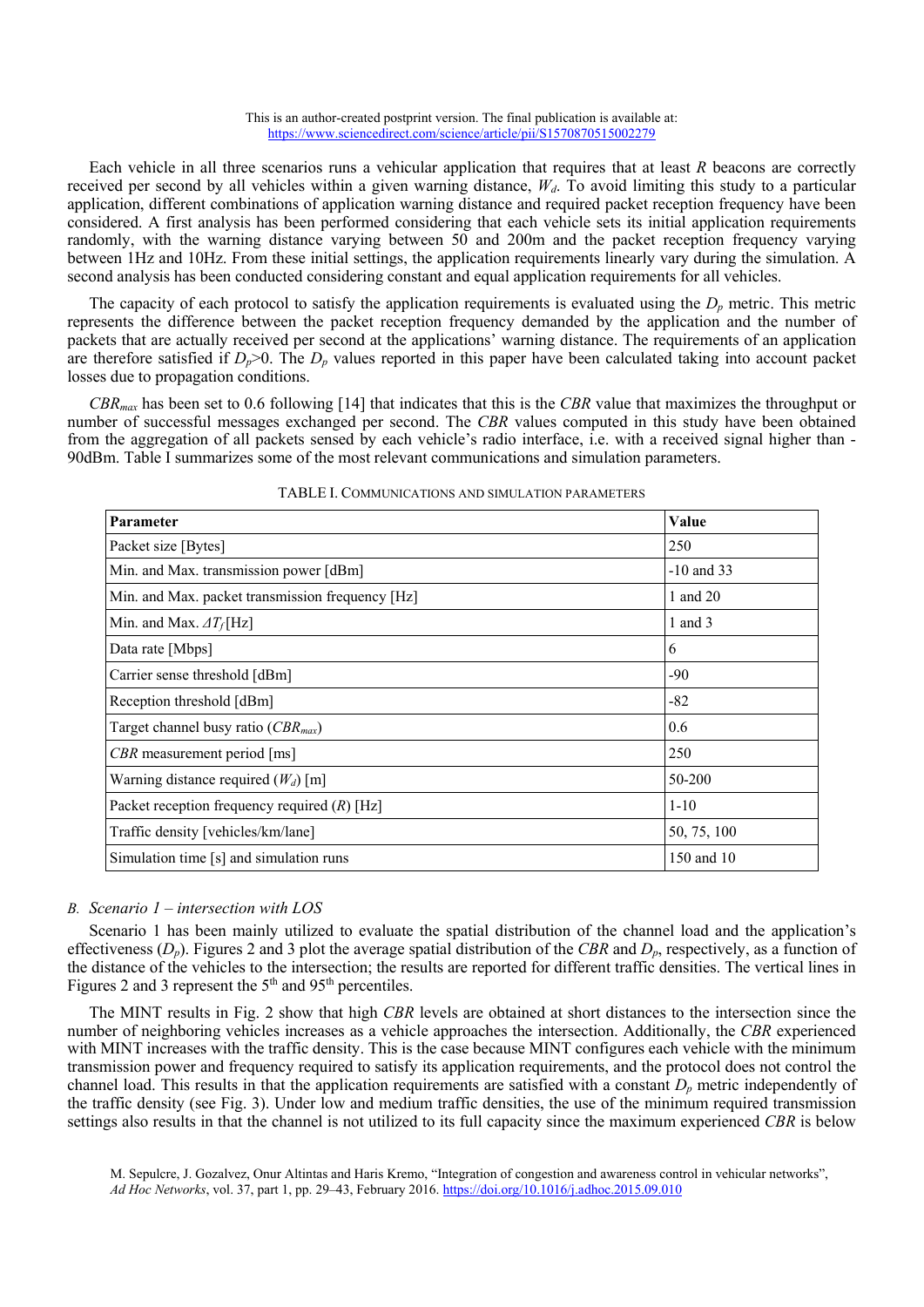*CBRmax*. The experienced *CBR* with MINT only surpasses *CBRmax* under the highest simulated traffic density and for vehicles close to the intersection. This result demonstrates that in this situation it is not possible to satisfy the application requirements of all vehicles without exceeding *CBRmax*.

Fig. 2 shows that LIMERIC+PULSAR is able to strictly maintain the *CBR* experienced below *CBRmax* irrespective of the traffic density and the transmission power; Fig. 2 shows the results achieved with 3 fixed transmission power levels. Vehicles use a constant transmission power but dynamically adapt their packet transmission frequency to the channel load. When vehicles utilize the maximum transmission power  $(P<sub>f</sub>=33dBm$  in this study), they are able to detect other vehicles at large distances, and therefore the number of detected vehicles increases. In this context, LIMERIC+PULSAR results in a packet transmission frequency of around  $2Hz$  when  $P_t$  is equal to 33dBm. This results in negative  $D_p$  values for nearly all vehicles when utilizing a transmission power of  $33$ dBm (see Fig. 3). Reducing the transmission power decreases the vehicles' transmission range and enables the use of higher packet transmission frequencies with LIMERIC+PULSAR. This results in that LIMERIC+PULSAR experiences higher *Dp* values as the transmission power is reduced (Fig. 3). For  $P_f$ =23dBm, vehicles located at longer distances to the intersection can achieve positive  $D_p$  values since they are able to use higher packet transmission frequencies compared to vehicles close to the intersection. For  $P_f$ =13dBm, Fig. 3 shows that a high percentage of vehicles experience positive  $D_p$  values, in particular under low traffic densities. LIMERIC+PULSAR provides similar packet transmission frequencies to nearby vehicles irrespective of their application requirements. These results emphasize the need for the integration of congestion and awareness control protocols so that the requirements of the maximum possible number of vehicles are satisfied while efficiently utilizing the channel capacity.

Fig. 2 also illustrates the average spatial distribution of the *CBR* experienced when implementing the new proposal INTERN. Rather than configuring vehicles with the minimum transmission settings required, INTERN increases them until the *CBRmax* level is reached at the center of the intersection. Fig. 2 shows that INTERN can maintain the *CBR* below *CBR<sub>max</sub>* in the scenarios with low and medium traffic densities. INTERN does not increase the transmission settings of vehicles experiencing low *CBR* values so that vehicles close to the intersection do not experience a *CBR* level above *CBRmax*. This is possible thanks to the piggybacking process incorporated into INTERN. When the traffic density increases to 100veh/km/lane, the vehicles close to the intersection use the minimum transmission power and packet frequency required to satisfy their application requirements. This results in that these vehicles experience with INTERN the same *CBR* (Fig. 2) and *Dp* values (Fig. 3) they would experience with MINT. This feature demonstrates the capacity of INTERN to adapt its operation to the traffic density conditions and experienced load levels. The results in Fig. 3 also show that when the traffic density decreases, vehicles can increase their packet transmission frequency to fully utilize the channel; this results in higher *D<sub>p</sub>* levels. Higher *D<sub>p</sub>* levels reduce the risks provoked by sudden or unexpected channel variations that could result in that the transmission settings are not capable of guaranteeing the application requirements.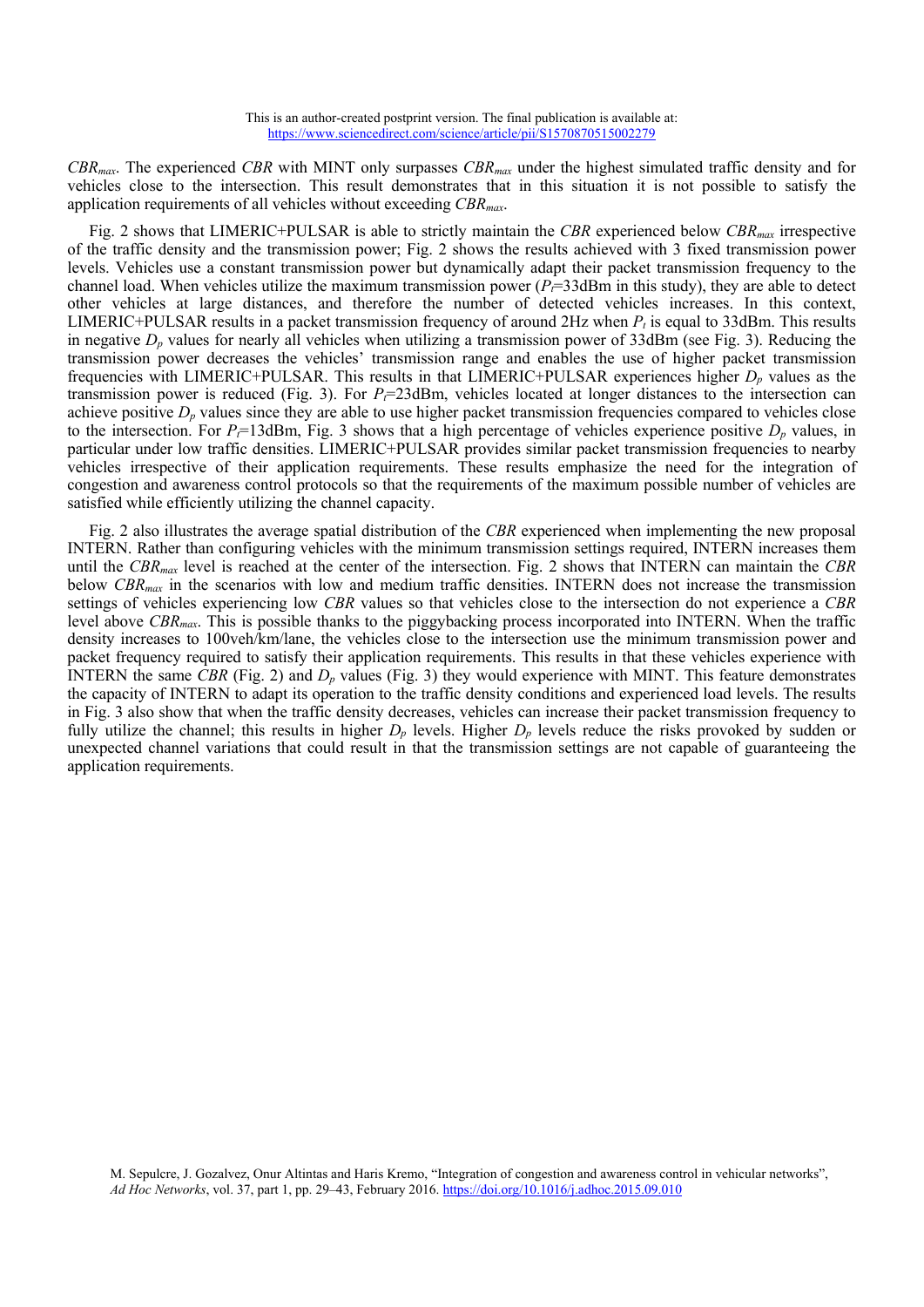

Fig. 2. Average spatial distribution of the *CBR* (Channel Busy Ratio) under different traffic densities in scenario 1 (intersection with LOS). The vertical lines represent the  $5<sup>th</sup>$  and  $95<sup>th</sup>$  percentiles.



Fig. 3. Average spatial distribution of the  $D_p$  metric under different traffic densities in scenario 1 (intersection with LOS). The application requirements are satisfied if  $D_p > 0$ . The vertical lines represent the 5<sup>th</sup> and 95<sup>th</sup> percentiles.

Fig. 4 and 5 represent a snapshot of the packet transmission frequency and power used by each vehicle after 50 seconds of simulation time. INTERN and MINT adapt the vehicles' packet transmission frequency based on their individual application requirements. This results in that vehicles implementing INTERN and MINT utilize very different packet transmission frequency and power (Fig. 4 and Fig. 5). On the other hand, the use of LIMERIC+PULSAR results in that all vehicles always use the same power, but their packet transmission frequency is adapted so that similar values are utilized by neighboring vehicles. Fig. 4b shows how reducing the transmission power

M. Sepulcre, J. Gozalvez, Onur Altintas and Haris Kremo, "Integration of congestion and awareness control in vehicular networks", *Ad Hoc Networks*, vol. 37, part 1, pp. 29–43, February 2016. https://doi.org/10.1016/j.adhoc.2015.09.010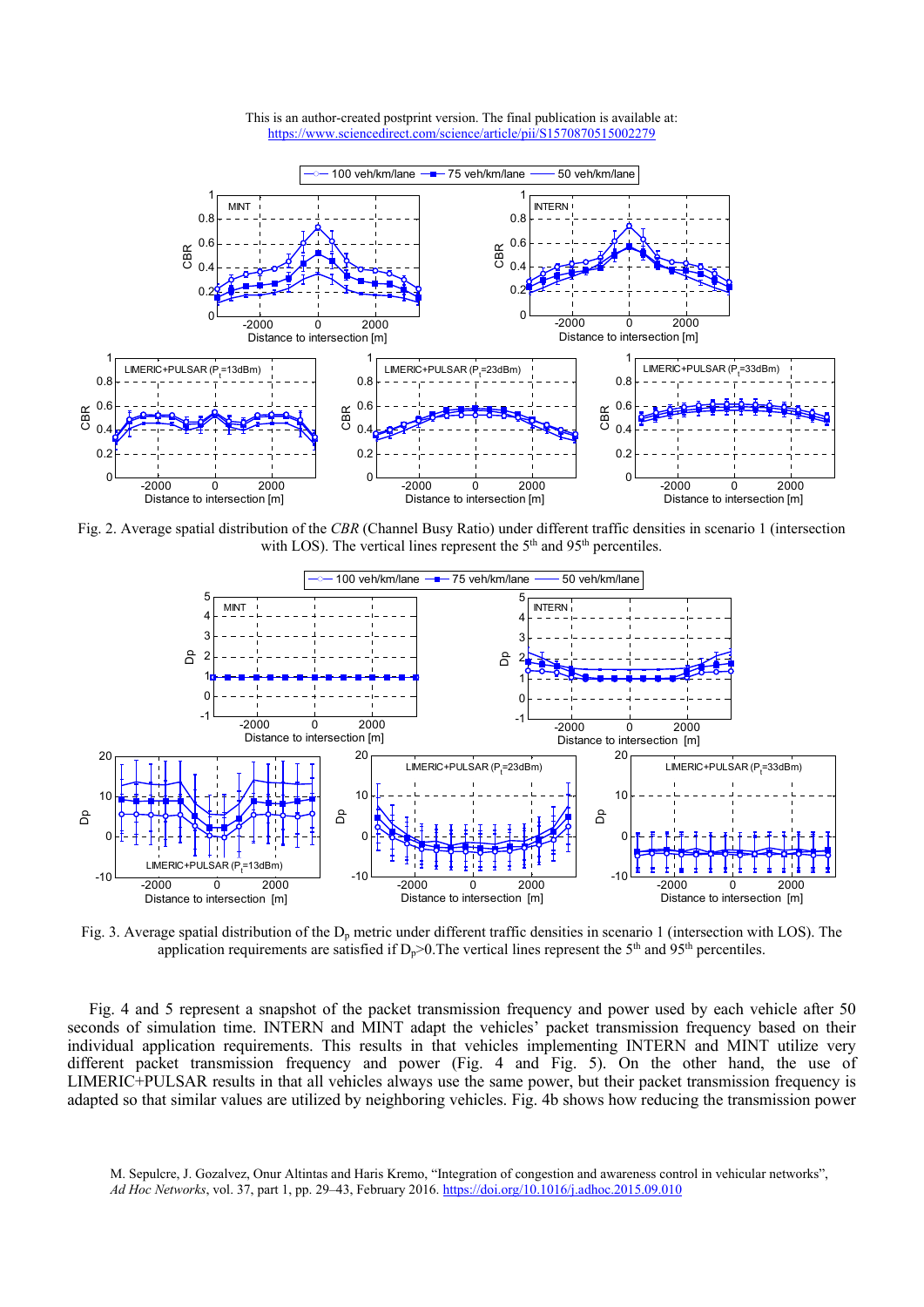with LIMERIC+PULSAR allows increasing the packet transmission frequency. For  $P_f$ =13dBm, most of the vehicles are configured with the maximum packet transmission frequency considered in this study  $(T=20\text{Hz})$ .



Fig. 4. Snapshot of the packet transmission frequency used by each vehicle after 50s of simulation time. Scenario 1 and a traffic density of 50 veh/km/lane.



Fig. 5. Snapshot of the transmission power used by each vehicle after 50s of simulation time. Scenario 1 and a traffic density of 50 veh/km/lane.

The variability shown in Fig. 4 and 5 for the packet transmission frequency and power utilized when implementing INTERN is due to the fact that the application requirements for each vehicle have been randomly selected so that the study is not restricted to a particular application. Another way of observing the performance of the proposal is to look into the stability of the *Dp* metric for two selected vehicles. This is shown in Fig. 6. The oscillations of the *Dp* metric are due to INTERN's control process and are in the same order or lower than e.g. the variations in packet transmission frequency reported in the literature [14].



Fig. 6. Stability of the  $D_p$  metric with INTERN for two selected vehicles. Scenario 1 and a traffic density of 50 veh/km/lane.

M. Sepulcre, J. Gozalvez, Onur Altintas and Haris Kremo, "Integration of congestion and awareness control in vehicular networks", *Ad Hoc Networks*, vol. 37, part 1, pp. 29–43, February 2016. https://doi.org/10.1016/j.adhoc.2015.09.010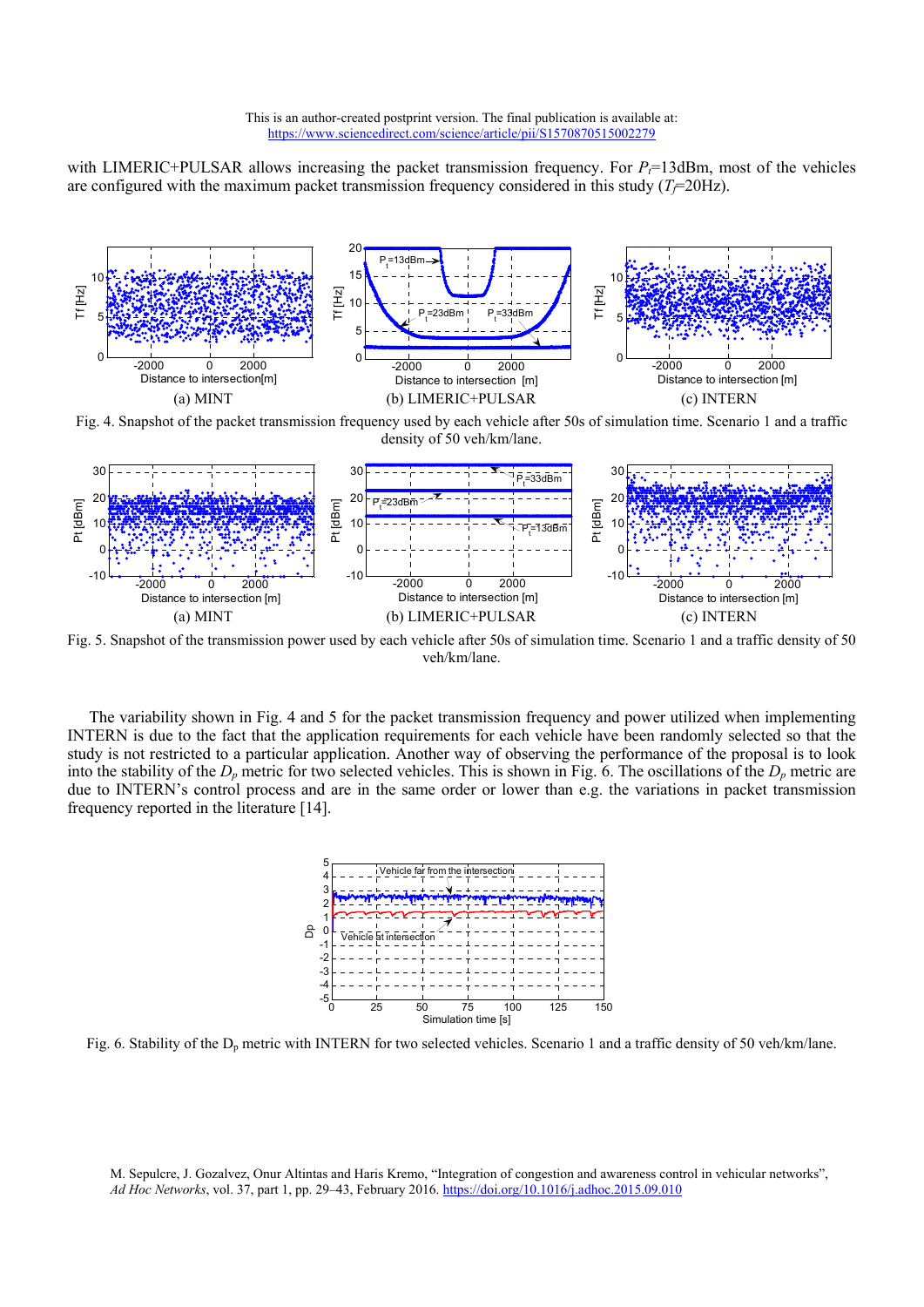## *C. Scenario 2 – intersection with NLOS*

The second scenario is characterized by the presence of buildings at the intersection corners. These buildings block radio propagation and can severely impact the communications between vehicles approaching the intersection from different directions. This has been shown, for example, to have an important negative effect for applications such as intersection collision warning [8]. However, the signal attenuation produced by buildings also reduces the channel load levels experienced by the majority of vehicles in the scenario. This is the case because vehicles can only detect packets transmitted by other vehicles under NLOS conditions if they are at short distances. In scenario 2, vehicles located at the intersection have LOS conditions with all vehicles in the scenario, and therefore are not affected by the attenuation produced buildings.

Figures 7 and 8 plot the average spatial distribution of the *CBR* and *Dp* as a function of the distance of the vehicles to the intersection. The results are plotted for different traffic densities in scenario 2, and the vertical lines represent the 5<sup>th</sup> and 95<sup>th</sup> percentiles. The comparison of Fig. 2 and Fig. 7 shows that MINT produces similar channel load levels for vehicles located at medium and high distances to the intersection in scenarios 1 and 2. This is the case because MINT adapts the transmission parameters of each vehicle to the minimum needed to satisfy its requirements. As a result, vehicles at medium and high distances to the intersection do not detect vehicles at perpendicular streets independent of whether there are buildings at the intersection corners or not. However, the channel load experienced by vehicles close to the intersection is significantly different for scenarios 1 and 2. Fig. 7a shows that only vehicles located at the intersection experience high *CBR* levels when implementing MINT in scenario 2. The results in Fig. 8a show that the same conclusions can be reached in scenario 1 and 2 with regards to the impact of MINT on the  $D<sub>p</sub>$  metric: the application requirements are satisfied with a constant  $D_p$  metric independent of the traffic density.

LIMERIC+PULSAR uses a fixed transmission power and adapts the packet transmission frequency of each vehicle to maintain the *CBR* below *CBRmax*. In scenario 1, the best results for LIMERIC+PULSAR in terms of application' effectiveness were obtained with the lowest considered transmission power. The results obtained by LIMERIC+PULSAR in scenario 2 are then only shown for  $P<sub>i</sub>=13$ dBm. The packet transmission frequency obtained with LIMERIC+PULSAR in scenario 2 is similar to the one obtained in scenario 1. This is due to the fact that vehicles adapt their packet transmission frequency based on the highest *CBR* experienced at 2 hops. This *CBR* corresponds to the one experienced at the intersection, and that is less affected by the presence of the obstructing buildings. As a consequence, the presence of buildings in scenario 2 results in a reduction of the channel load levels obtained with LIMERIC+PULSAR (Fig. 7b) compared to scenario 1 except for vehicles located at the intersection. Since vehicles use similar packet transmission frequency values in scenarios 1 and 2, no significant differences are observed with regards to the experienced  $D_p$  levels between both scenarios.

Compared to MINT, INTERN increases the transmission parameters until the *CBRmax* level is reached at the center of the intersection. The results in Fig. 7c show that INTERN is capable to maintain the *CBR* below *CBRmax* in scenario 2. Fig. 7c also shows that vehicles experiencing low *CBR* values do not increase their transmission parameters to avoid augmenting the *CBR* experienced by vehicles close to the intersection. The presence of buildings in scenario 2 results in that INTERN can increase the vehicles' transmission parameters compared to scenario 1. This explains why higher *Dp* levels are obtained in scenario 2 (Fig. 8c) compared to scenario 1 (Fig. 3).



Fig. 7. Average spatial distribution of the *CBR* (Channel Busy Ratio) under different traffic densities in scenario 2 (intersection with NLOS). The vertical lines represent the  $5<sup>th</sup>$  and  $95<sup>th</sup>$  percentiles.

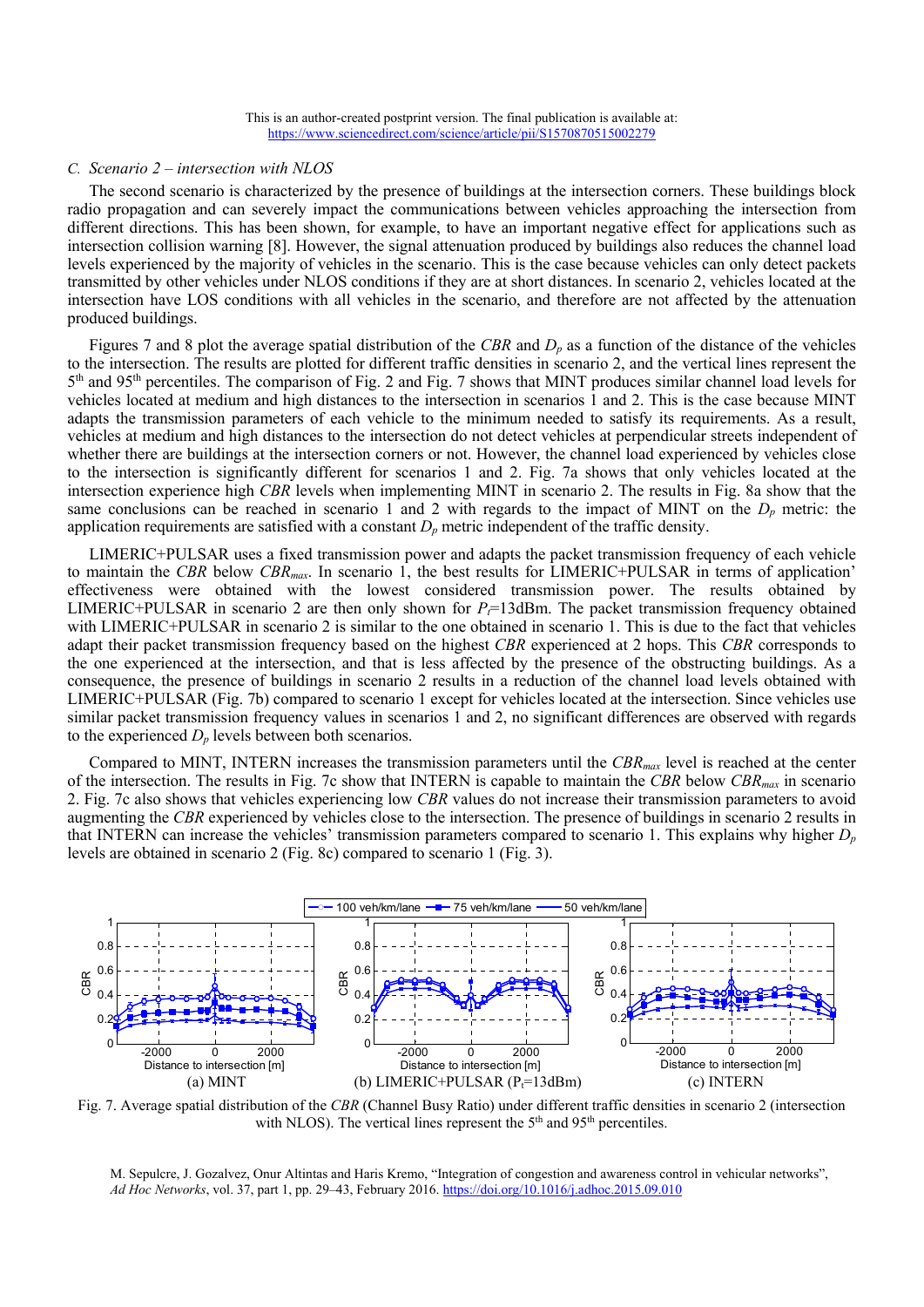



Fig. 8. Average spatial distribution of the  $D<sub>p</sub>$  metric under different traffic densities in scenario 2 (intersection with NLOS). The application requirements are satisfied if  $D_p>0$ . The vertical lines represent the 5<sup>th</sup> and 95<sup>th</sup> percentiles.

## *D. Scenario 3 - highway*

Scenario 3 was selected to analyze the stability and convergence of the protocols. Fig. 9 and 10 plot the *CBR* and *Dp* metrics experienced in scenario 3 as a function of the position of the vehicles in the highway (Position=0 represents the center of the scenario). The metrics are depicted for a traffic density of 75veh/km/lane and time instants *t*=25s, *t*=50s (when approximately the two groups of vehicles reach the center of the scenario) and *t*=75s (when the two groups of vehicles are aligned one next to each other).

Fig. 9a shows that the *CBR* increases as the two groups of vehicles approach the center of the scenario when utilizing MINT. This is due to the fact that vehicles implementing MINT do not adapt their parameters as a function of the experienced channel load. As a result, when the two groups are far from each other  $(t=25s)$ , the CBR is much lower than when the two groups of vehicles are aligned  $(t=75s)$ . Since vehicles always use the minimum required transmission settings, the  $\bar{D}_p$  metric is constant during the simulation (Fig. 10a). Similar trends have been obtained for 50veh/km/lane despite the different experienced channel load levels. When the traffic density increases to 100veh/km/lane, the target *CBRmax* level is exceeded at the center of the scenario when the two groups of vehicles align at  $t$ =75s. This result demonstrates that it is not possible either to satisfy the application requirements of all vehicles in scenario 3 without exceeding *CBRmax*.

Vehicles implementing LIMERIC+PULSAR transmit at a constant transmission power level and adapt the packet transmission frequency based on the experienced channel load. Fig. 9b shows that LIMERIC+PULSAR maintain the maximum *CBR* level below *CBRmax* as the two groups of vehicles approach each other. With LIMERIC+PULSAR, neighboring vehicles tend to use similar packet transmission frequencies. Since they can have different application requirements, they can experience different  $D_p$  levels (Fig. 10b) and negative values can be observed at  $t=75s$  (i.e. when the two groups of vehicles are aligned).

With INTERN, vehicles adapt their transmission parameters based on their individual application requirements and the channel load experienced. At *t*=25s, the two groups of vehicles are far from each other and the experienced channel load is low (Fig. 9c). In this case, vehicles operate at the maximum  $\Delta T_f$  and constant  $D_p$  values are obtained (Fig. 10c). As the two groups of vehicles approach each other, the channel load increases and the *ΔTf* parameter decreases, which results in lower but still positive *Dp* metric. Using the information exchange process that is integrated into INTERN, nearby vehicles exhibit very similar  $D_p$  values, thereby satisfying the objective of fairness at the application level. Similar trends have been obtained for 50veh/km/lane: the *CBR* level was also maintained below *CBRmax* and the *Dp* metric was positive (higher *Dp* levels were observed due to the lower traffic density). When traffic density increases to 100veh/km/lane, all vehicles are configured to use the minimum transmission settings they need to satisfy their requirements at *t*=75s. Despite this configuration, the target *CBRmax* level is again exceeded when the two groups of vehicles are aligned.

After *t*=75s, the two groups of vehicles start moving away from each other. At *t*=100s, the measured channel load and application's effectiveness are similar than the ones experienced at *t*=50s for all three protocols under evaluation.

M. Sepulcre, J. Gozalvez, Onur Altintas and Haris Kremo, "Integration of congestion and awareness control in vehicular networks", *Ad Hoc Networks*, vol. 37, part 1, pp. 29–43, February 2016. https://doi.org/10.1016/j.adhoc.2015.09.010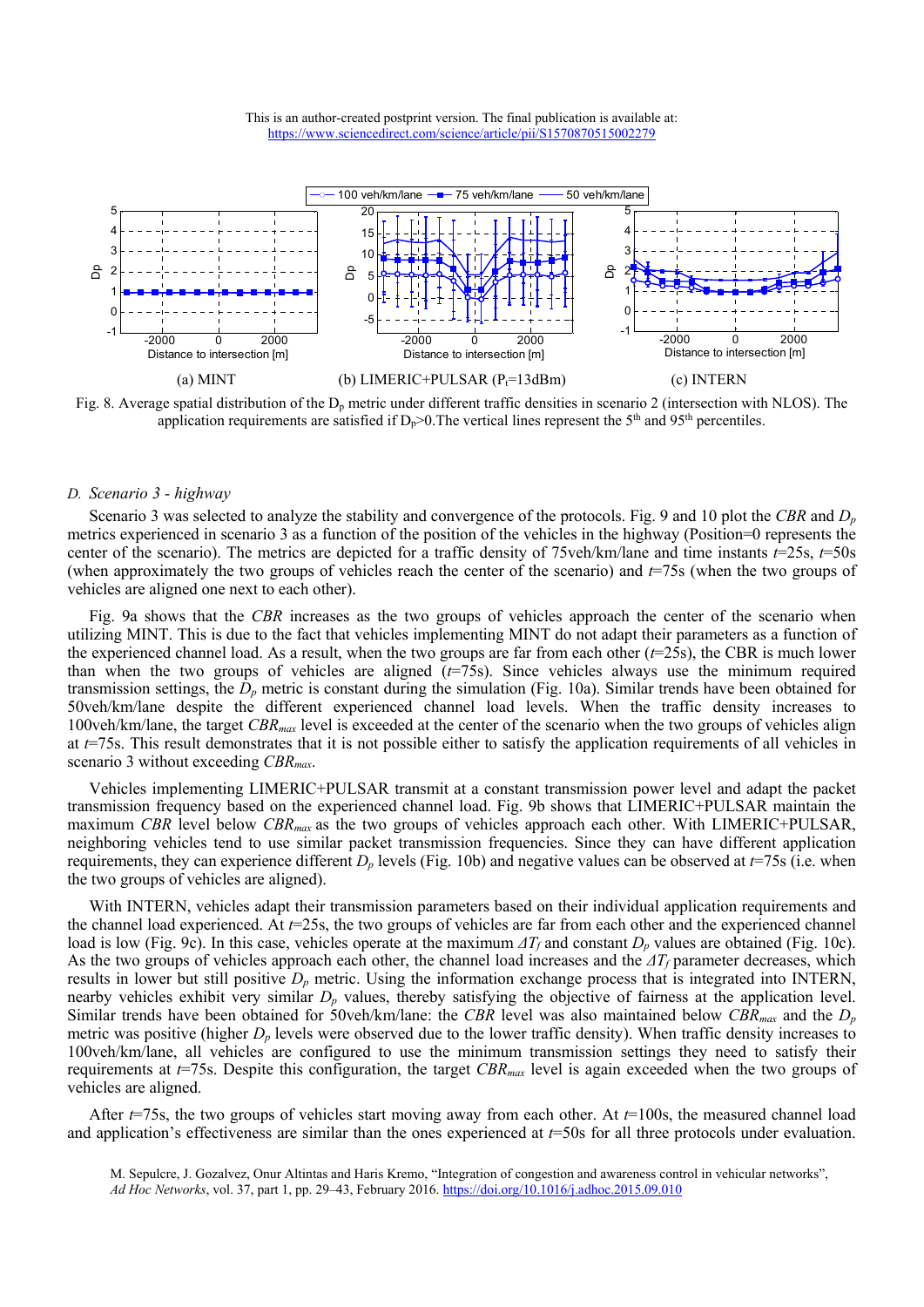At *t*=125s, the values obtained are similar to the ones experienced at *t*=25s. These results show that the 3 protocols are able to recover from the maximum load experienced at  $t=75s$ , and return to the initial values as the two groups of vehicles separate from each other.



Fig. 9. CBR (Channel Busy Ratio) at *t*=25s, *t*=50s and *t*=75s. Scenario 3 (highway) and a traffic density of 75veh/km/lane. The vertical lines represent the 5<sup>th</sup> and 95<sup>th</sup> percentiles.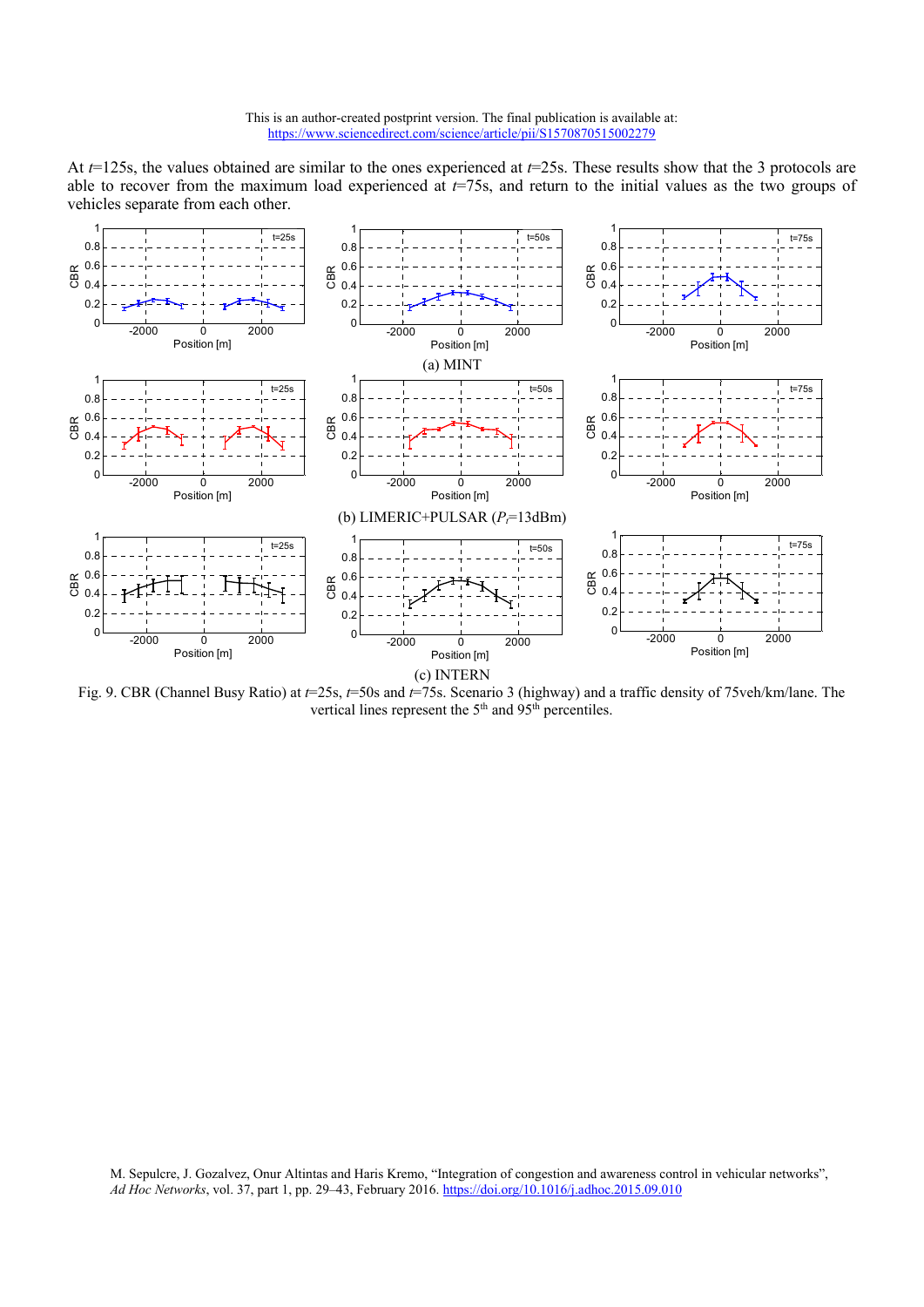

This is an author-created postprint version. The final publication is available at: https://www.sciencedirect.com/science/article/pii/S1570870515002279

Fig. 10. Dp metric at *t*=25s, *t*=50s and *t*=75s. Scenario 3 (highway) and a traffic density of 75veh/km/lane. The vertical lines represent the 5<sup>th</sup> and 95<sup>th</sup> percentiles. The application requirements are satisfied if  $D_p$ >0.

Fig. 11 illustrates the evolution of the  $D_p$  metric with the simulation when vehicles implement the INTERN proposal. The evolution is represented for three selected vehicles in scenario 3 and with different traffic densities. The vehicles were selected at the head, middle and tail of group 1 in scenario 3 (Fig. 1c). After a short initial transition period, INTERN reaches a stable condition, and provides similar and constant  $D_p$  values to all vehicles. After  $t=50$ s, the experienced channel load increases and the *Dp* metric decreases with smooth and similar variations for the three vehicles. The minimum  $D_p$  values are experienced around  $t=75s$  as the two groups of vehicles align; the alignment produces the highest traffic density level in the simulation. After *t*=75s, the traffic density decreases and INTERN is able to recover to the initial  $D_p$  metrics.



Fig. 11. Stability of the  $D_n$  metric when implementing INTERN. Scenario 3 (highway) and different traffic densities.

M. Sepulcre, J. Gozalvez, Onur Altintas and Haris Kremo, "Integration of congestion and awareness control in vehicular networks", *Ad Hoc Networks*, vol. 37, part 1, pp. 29–43, February 2016. https://doi.org/10.1016/j.adhoc.2015.09.010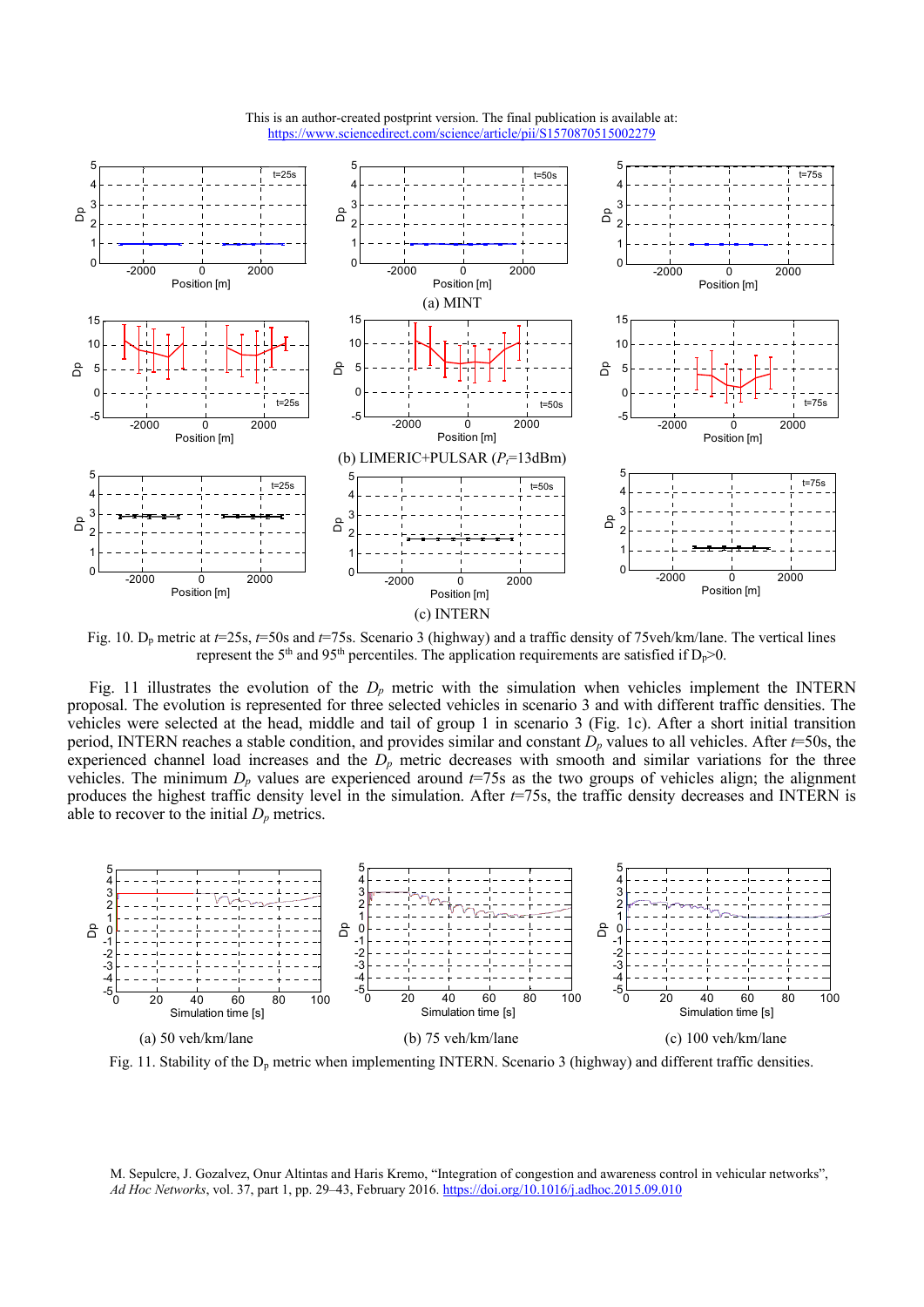## *E. Constant and equal application requirements*

Previous sections considered that each vehicle selected randomly its application requirements so that the study was not limited to a particular application. The vehicles selected randomly a warning distance  $(W_d)$  between 50 and 200m, and a packet reception frequency (*R*) between 1Hz and 10Hz. In this section, we evaluate the performance of the three protocols considering constant and equal application requirements for all vehicles during each simulation run. Different simulation runs have been executed with the warning distance selected within the range of 50 to 150m, and the packet reception frequency within the range of 1Hz to 10Hz. The objective behind this analysis is to study the influence of the application requirements on the channel load and the applications' effectiveness.

With MINT, each vehicle sets its transmission power and packet transmission frequency to the minimum level needed to satisfy its application requirements. As a result, the experienced channel load is directly influenced by the application requirements, and the application requirements are satisfied with a constant *Dp* metric. Fig. 12 illustrates the average *CBR* experienced with MINT for varying application requirements and different traffic densities in scenario 1 (intersection with LOS). Fig. 12 shows that augmenting the application requirements ( $W_d$  and *R*) increases the experienced *CBR* level with MINT since each vehicle adapts its transmission parameters according to its application requirements. The experienced *CBR* level also increases with the traffic density. Fig. 12 also shows that the impact of the application requirements on the *CBR* can be important, and high channel load levels can be experienced even at medium traffic densities when applications have high requirements.



Fig. 12. Average CBR (Channel Busy Ratio) experienced with MINT for different application requirements in scenario 1 (intersection with LOS).

LIMERIC+PULSAR adapts the packet transmission frequency of each vehicle to strictly maintain the *CBR* below *CBRmax* irrespective of the traffic density or the application requirements. Fig. 13 depicts the average *Dp* metric obtained with LIMERIC+PULSAR for different application requirements and traffic densities in scenario 1 with  $P_f$ =13dBm. Fig. 13 shows that an increment of the required packet reception frequency decreases the average *Dp*. This is due to the fact that the *Dp* metric represents the difference between the packet reception frequency required by the application and the number of packets that are actually received per second at the applications' warning distance. With LIMERIC+PULSAR, the number of packets correctly received per second at the warning distance does not change with *R*. As a result, if *R* is increased, the average  $D_p$  metric decreases.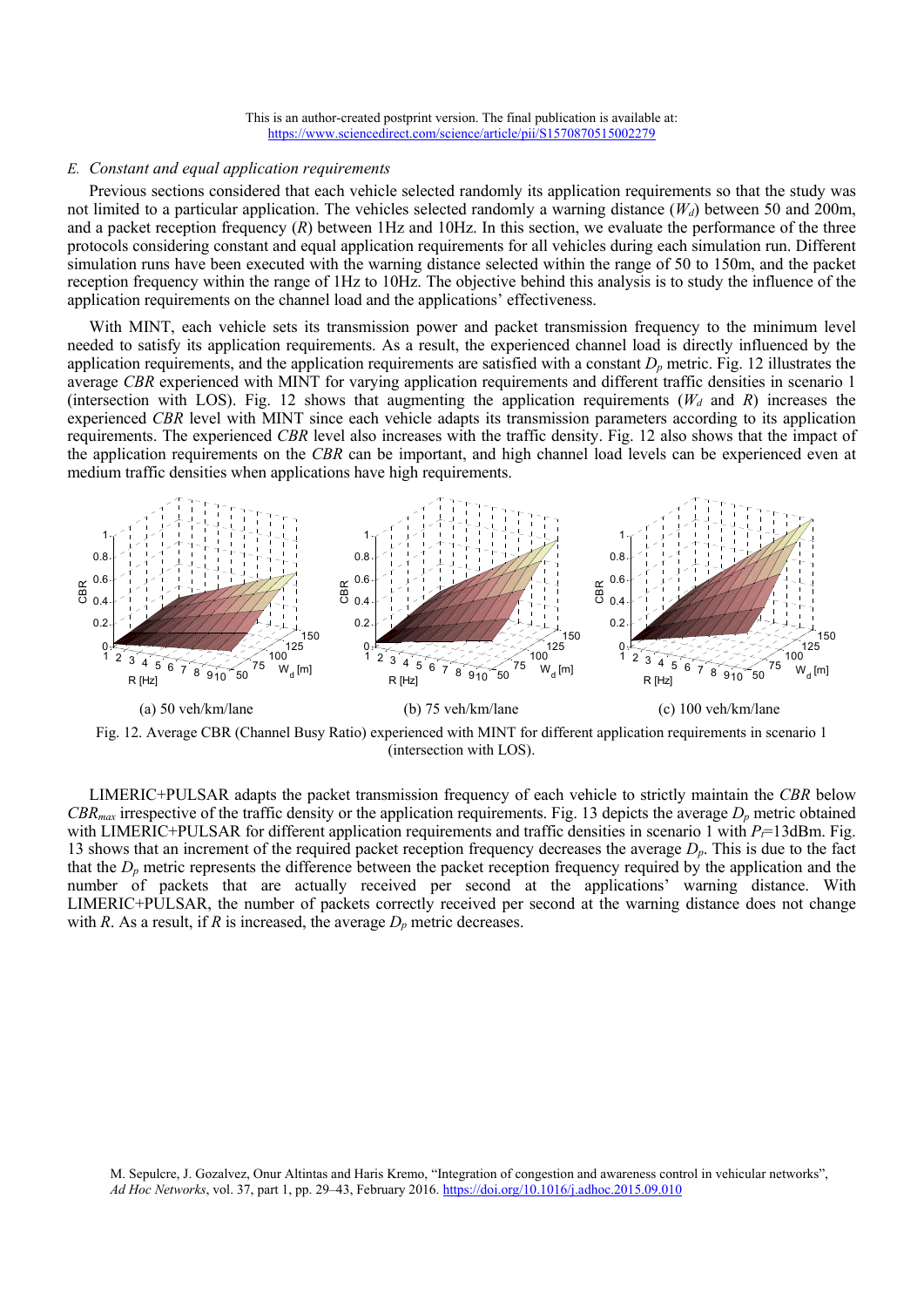



Fig. 13. Average  $D_p$  metric experienced with LIMERIC+PULSAR ( $P_f$ =13dBm) for different application requirements in scenario 1 (intersection with LOS).

Fig. 14 and Fig. 15 represent the average *CBR* and *Dp* obtained with INTERN. When the requirements and the traffic density are low, INTERN increases the transmission settings to all vehicles, which improves their *Dp* metric accordingly. Fig. 15 shows that the maximum  $D_p$  value ( $D_p=3$  in this study) is obtained with the lowest application requirements. On the other hand, INTERN sets each vehicle's parameters to the minimum needed to satisfy their requirements and minimize the channel load when the traffic density and application requirements increase to their maximum simulated values. The experienced *CBR* can surpass *CBRmax* when the requirements are high, although in that case the vehicles are configured with the minimum parameters needed to satisfy their application's requirements. This result demonstrates that in this situation it is not possible to satisfy the application requirements of all vehicles without exceeding the target *CBRmax* value.



Fig. 14. Average CBR (Channel Busy Ratio) experienced with INTERN for different application requirements in scenario 1 (intersection with LOS).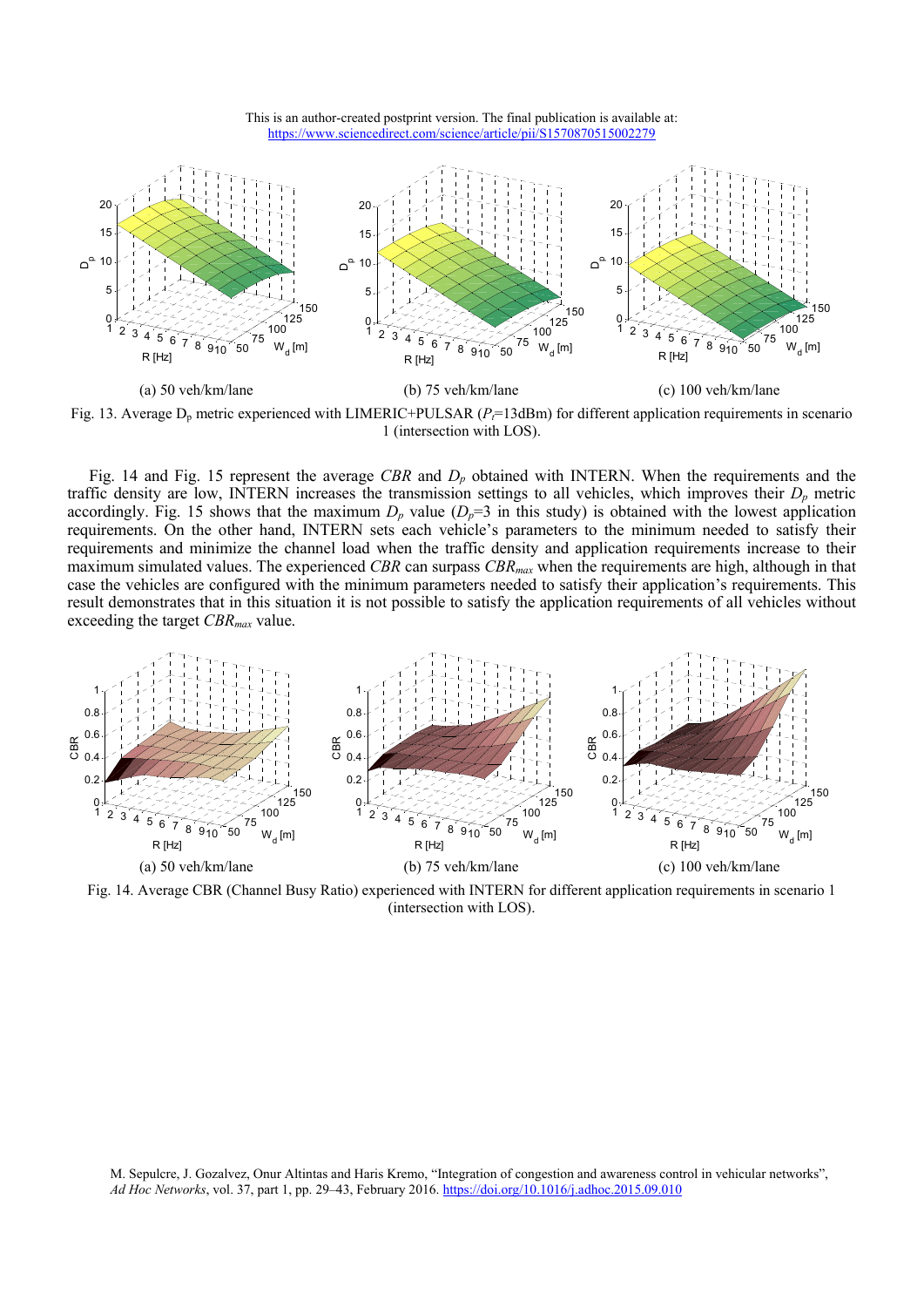

Fig. 15. Average  $D_p$  metric experienced with INTERN for different application requirements in scenario 1 (intersection with LOS).

## VI. DISCUSSION

The results reported in this paper have shown the relevant influence of the transmission parameters on the channel load generated and the applications' effectiveness. Congestion control protocols that solely adapt the transmission parameters to control the channel load can hence have an important influence on the applications' effectiveness. Similarly, awareness control protocols that adapt the transmission parameters to control the capacity of each vehicle to communicate with nearby vehicles can also influence the experienced channel load. This study therefore suggests that congestion and awareness control protocols can be considered together. Existing protocols such as LIMERIC are being evolved in this direction to differentiate the requirements from different vehicles. For example, EMBARC [29] adapts each vehicle's packet transmission frequency using LIMERIC, but allows specific vehicles (e.g. highly dynamic vehicles) to transmit additional packets to reduce the tracking error of surrounding vehicles. With EMBARC, the target channel load can be maintained by reducing the packet transmission frequency to vehicles that do not have stringent needs. Specific vehicles can then be prioritized. LIMERIC was also extended in [30] to converge to weighted fair packet transmission frequencies. With this extension, two (or more) vehicles could converge to a desired ratio of packet transmission frequencies, if such ratio is known. This approach enables differentiating vehicles with different needs while controlling the channel load. For example, emergency vehicles could be provided with double packet transmission frequency than the rest of vehicles.

Another way of looking into the protocol performance is presented in Fig. 16 and Fig. 17. These figures identify the feasible regions for scenario 1 (intersection with LOS) considering INTERN (the same feasible regions are obtained with MINT) and LIMERIC+PULSAR, respectively. The figures consider that all vehicles have equal and constant application requirements. The figures depict a score (between 0 and 1) for each combination of warning distance and packet reception frequency required by the application. This score is equal to the proportion of vehicles experiencing a channel load below  $CBR_{max}=0.6$  and an application's effectiveness  $D_p>0$ . As a result, a score equal to 1 is obtained when the requirements of all vehicles could be satisfied without overloading the channel (i.e. without exceeding *CBR<sub>max</sub>*). Feasible regions are hence defined as the regions (i.e. the combinations of  $W_d$  and *R*) with a score equal to 1. Fig. 16 and Fig. 17 show the feasible regions that can be obtained with INTERN and LIMERIC+PULSAR for various traffic densities. Despite the significant improvements provided by both protocols, Fig. 16 and Fig. 17 also show the difficulties to ubiquitously satisfy the application requirements when operating under medium and high traffic densities. A higher number of lanes or packet payload could in fact further increase the limitations observed in Fig. 16 and Fig. 17.

M. Sepulcre, J. Gozalvez, Onur Altintas and Haris Kremo, "Integration of congestion and awareness control in vehicular networks", *Ad Hoc Networks*, vol. 37, part 1, pp. 29–43, February 2016. https://doi.org/10.1016/j.adhoc.2015.09.010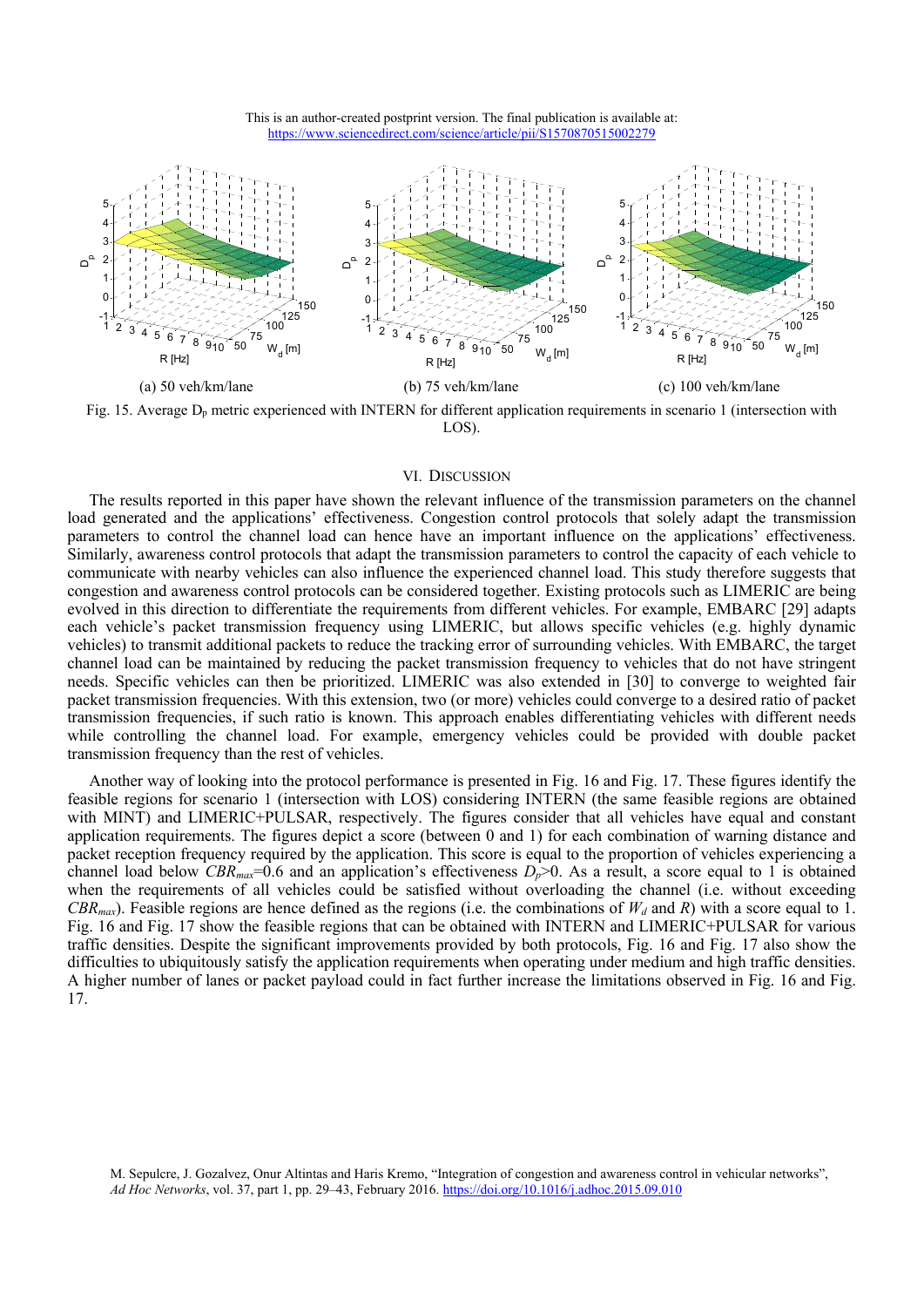This is an author-created postprint version. The final publication is available at: https://www.sciencedirect.com/science/article/pii/S1570870515002279



Fig. 16. Feasible regions for different combinations of application requirements considering INTERN. The results are shown for different traffic densities under scenario 1 (intersection with LOS). Each region is colored based on the proportion of vehicles experiencing a channel load below  $CBR_{max}=0.6$  and an application's effectiveness  $D_p>0$ .



Fig. 17. Feasible regions for different combinations of application requirements considering LIMERIC+PULSAR. The results are shown for different traffic densities under scenario 1 (intersection with LOS). Each region is colored based on the proportion of vehicles experiencing a channel load below  $CBR_{max}=0.6$  and an application's effectiveness  $D_n>0$ .

An additional communications challenge will also emerge with the introduction of future automated and connected vehicles. First, the relation between relative speed and inter-vehicle distance will notably change when vehicles are automatically driven, so higher traffic densities at higher speeds might be possible. Automated vehicles could also require the exchange of richer information between vehicles, for example, sensors (including video) information. Cooperative perception technology is currently being investigated to increase situational awareness for cooperative automated driving. Recent studies suggest that cooperative perception could require the transmission of processed images and laser scans 20 times per second [31], which would notably increase the channel load and the communication requirements of future automated and connected vehicles.

## VII. CONCLUSIONS

This paper has proposed and evaluated INTERN, an integrated congestion and awareness control protocol that dynamically adapts the transmission parameters taking into account the vehicle's application requirements and the experienced channel load. The obtained results demonstrate that INTERN is able to maintain the channel load under control while ensuring that the application requirements of each vehicle are satisfied. The conducted investigation has also shown that INTERN can maintain stable levels of the channel load and the applications' effectiveness. Moreover, INTERN is able to dynamically adapt its operation to variations in traffic density and in terms of application requirements. The study has also highlighted the challenges ahead with emerging automated vehicles. Further

M. Sepulcre, J. Gozalvez, Onur Altintas and Haris Kremo, "Integration of congestion and awareness control in vehicular networks", *Ad Hoc Networks*, vol. 37, part 1, pp. 29–43, February 2016. https://doi.org/10.1016/j.adhoc.2015.09.010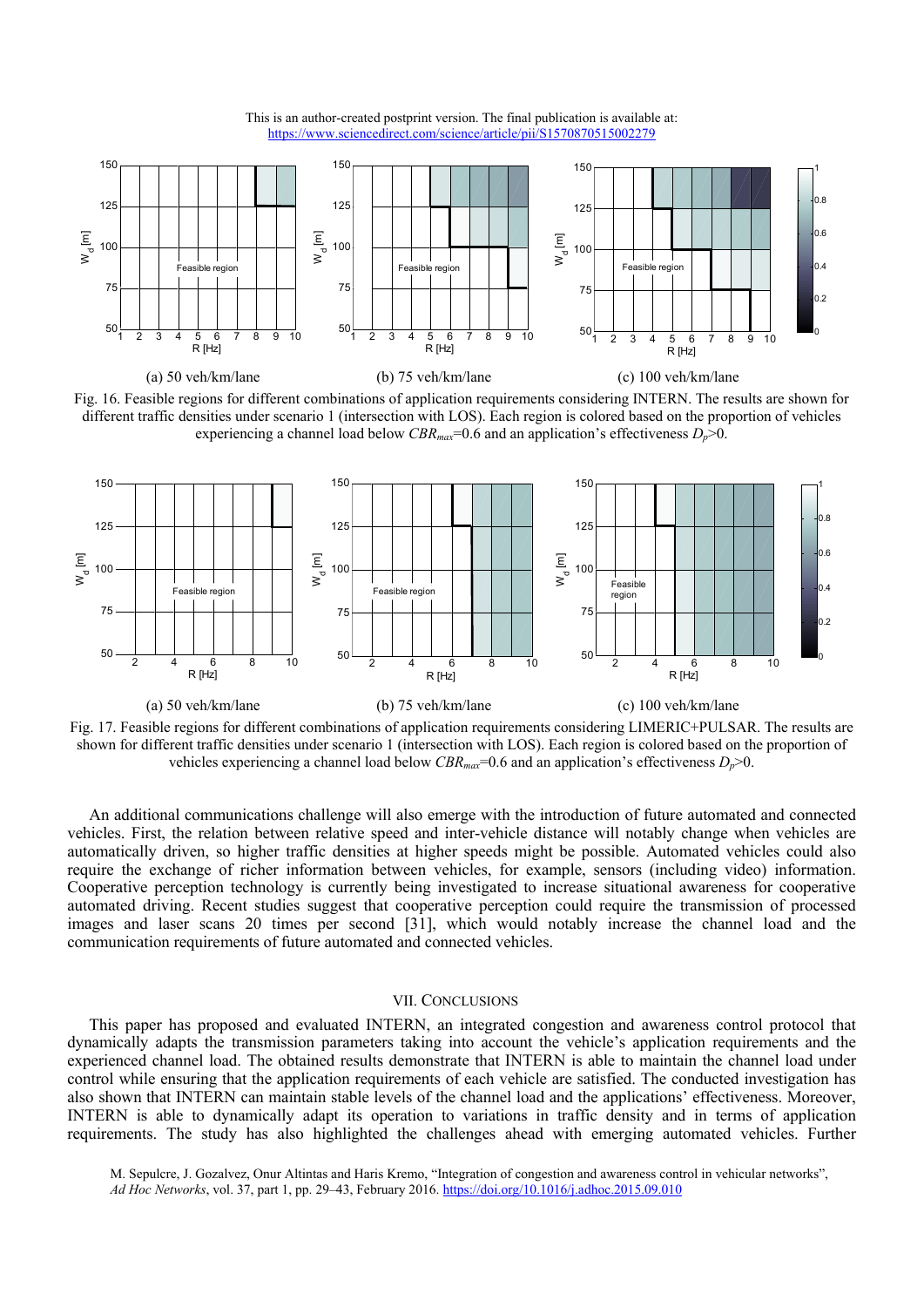investigations are hence needed to efficiently and reliably support the communication requirements of future vehicular applications, which could be especially demanding with the introduction of automated connected vehicles.

## ACKNOWLEDGEMENT

The authors would like to thank Dr. John Kenney for his valuable comments and suggestions.

## **REFERENCES**

- [1] IEEE 802.11p-2010: Wireless LAN Medium Access Control (MAC) and Physical Layer (PHY) Specifications Amendment 6: Wireless Access in Vehicular Environments, *IEEE Standards Association*, 2010.
- [2] N. An, M. Maile, D. Jiang, J. Mittag, H. Hartenstein, "Balancing the Requirements for a Zero False Positive/Negative Forward Collision Warning", *Proc. Annual Conference on Wireless On-Demand Network Systems and Services (WONS)*, Banff, Alberta, Canada, pp. 191-195, March 2013.
- [3] T. Tielert, D. Jiang, H. Hartenstein, L. Delgrossi, "Joint power/rate congestion control optimizing packet reception in vehicle safety communications", *Proc. ACM international workshop on Vehicular inter-networking, systems, and applications (VANET)*, Taipei, Taiwan, pp. 51-60, 25 June 2013.
- [4] M. Sepulcre, J. Gozalvez, "On the importance of application requirements in cooperative vehicular communications", *Proc. Int. Conf. on Wireless On-Demand Network Systems and Services (WONS)*, Bardonecchia, Italy, pp. 124-131, 6-28 Jan. 2011.
- [5] M. Sepulcre, J. Gozalvez, J. Härri, H. Hartenstein, "Contextual Communications Congestion Control for Cooperative Vehicular Networks", *IEEE Transactions on Wireless Communications*, vol. 10 (2), pp. 385-389, Feb. 2011.
- [6] M. Sepulcre, J. Mittag, P. Santi, H. Hartenstein, J. Gozalvez, "Congestion and Awareness Control in Cooperative Vehicular Systems", *Proceedings of the IEEE*, vol. 99 (7), pp. 1260-1279, July 2011.
- [7] ETSI TC ITS, "Intelligent Transport Systems (ITS); Cross Layer DCC Management Entity for operation in the ITS G5A and ITS G5B medium; Report on Cross layer DCC algorithms and performance evaluation", ETSI TR 101 612 V1.1.1, Sept. 2014.
- [8] J. Gozalvez, M. Sepulcre, "Opportunistic technique for efficient wireless vehicular communications", *IEEE Vehicular Technology Magazine*, vol. 2 (4), pp. 33-39, Dec. 2007.
- [9] B. Kloiber, J. Haerri, T. Strang, S. Sand, C. Rico-Garcia, "Random Transmit Power Control for DSRC and its Application to Cooperative Safety", *IEEE Transactions on Dependable and Secure Computing*, Early Access.
- [10] M. Ruffini, H.-J. Reumerman, "Power-rate adaptation in high-mobility distributed ad-hoc wireless networks", *Proc. IEEE Vehicular Technology Conference (VTC-Spring)*, Stockholm, Sweden, pp. 2299–2303, May 2005.
- [11] S. Rezaei, R. Sengupta, H. Krishnan, X. Guan, R. Bhatia, "Tracking the position of neighboring vehicles using wireless communications", *Transportation Research Part C: Emerging Technologies*, vol. 18 (3), pp. 335-350, June 2010.
- [12] F.J. Ros, P.M. Ruiz, I. Stojmenovic, "Reliable and Efficient Broadcasting in Vehicular Ad Hoc Networks", *Proc. IEEE 69th Vehicular Technology Conference (VTC-Spring)*, Barcelona, Spain, pp. 1-5, 26-29 April 2009.
- [13] J. Mittag, F. Thomas, J. Harri, H. Hartenstein, "A Comparison of Single- and Multi-Hop Beaconing in VANETs", *Proc. ACM International Workshop on VehiculAr Inter-NETworking (VANET)*, Beijing, China, pp. 69–78, 25 Sept. 2009.
- [14] J. B. Kenney, G. Bansal, C. E. Rohrs, "LIMERIC: a linear message rate control algorithm for vehicular DSRC systems", *Proc. ACM international workshop on Vehicular inter-networking, systems, and applications (VANET)*, Las Vegas. USA, pp. 21-30, 23 Sept. 2011.
- [15] T. Tielert, D. Jiang, Q. Chen, L. Delgrossi, H. Hartenstein, "Design Methodology and Evaluation of Rate Adaptation Based Congestion Control for Vehicle Safety Communications", *Proc. IEEE Vehicular Networking Conference (VNC)*, Amsterdam, Netherlands, pp. 116-123, 14-16 Nov. 2011.
- [16] ETSI TC ITS, "Intelligent Transport Systems (ITS); Decentralized Congestion Control Mechanisms for Intelligent Transport Systems operating in the 5 GHz range; Access layer part", ETSI TS 102 687 V1.1.1, July 2011.
- [17] ETSI TC ITS, "Intelligent Transport Systems (ITS); Vehicular Communications; GeoNetworking; Part 4: Geographical addressing and forwarding for point-to-point and point-to-m ultipoint communications; Sub-part 2: Media-dependent functionalities for ITS-G5", ETSI TS 102 636-4-2 V1.1.1, Oct. 2013.
- [18] M. Torrent-Moreno, P. Santi, H. Hartenstein, "Distributed fair transmit power adjustment for vehicular ad hoc networks", *Proc. IEEE Communications Society on Sensor and Ad Hoc Communications and Networks (SECON)*, Reston, USA, pp. 479-488, 25-28 Sept. 2006.

M. Sepulcre, J. Gozalvez, Onur Altintas and Haris Kremo, "Integration of congestion and awareness control in vehicular networks", *Ad Hoc Networks*, vol. 37, part 1, pp. 29–43, February 2016. https://doi.org/10.1016/j.adhoc.2015.09.010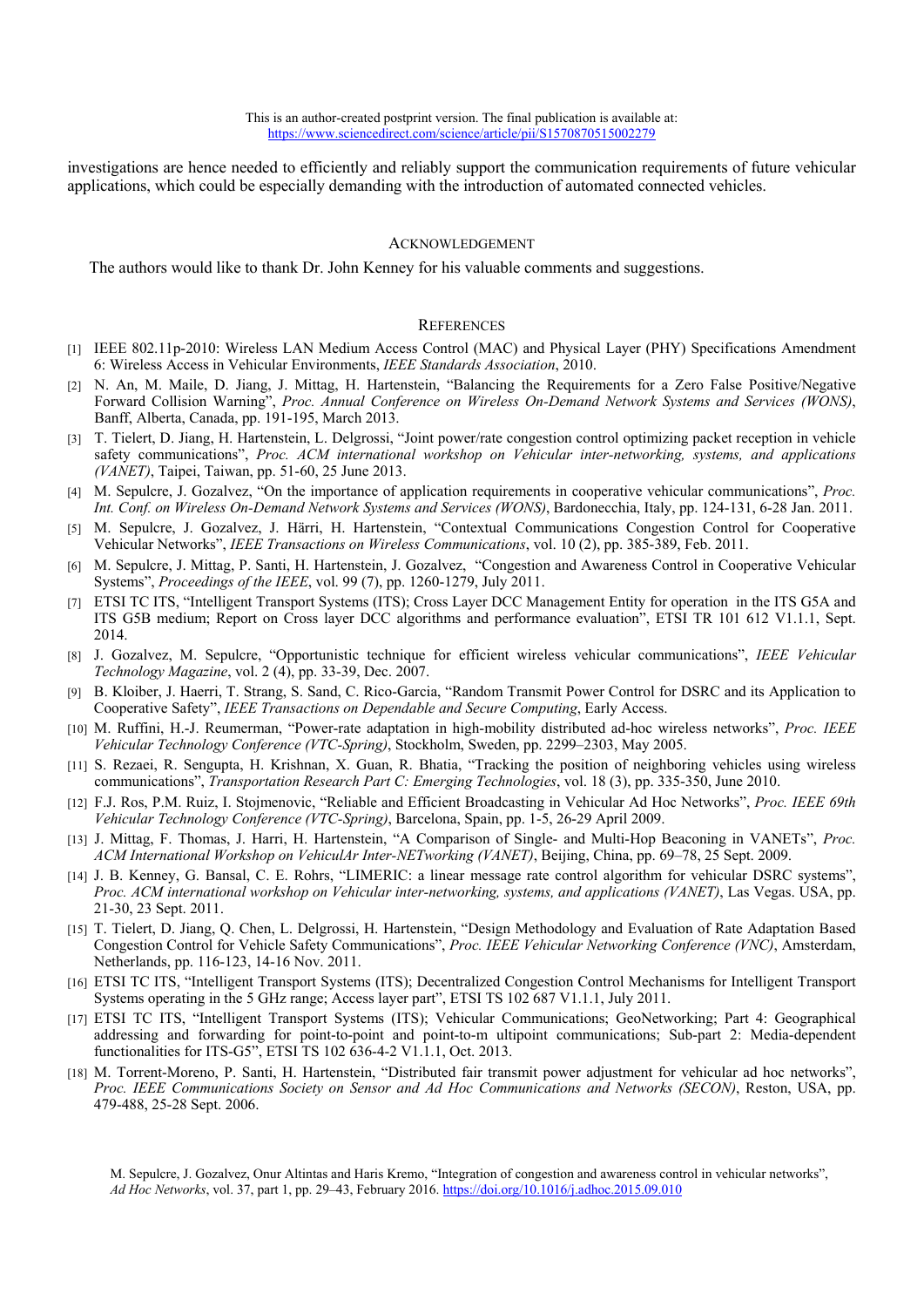- [19] C. Sommer, O.K. Tonguz, F. Dressler, "Traffic information systems: efficient message dissemination via adaptive beaconing", *IEEE Communications Magazine*, vol. 49, no. 5, pp. 173-179, May 2011.
- [20] C. Sommer, S. Joerer, M. Segata, O.K. Tonguz, R.L. Cigno, F. Dressler, "How Shadowing Hurts Vehicular Communications and How Dynamic Beaconing Can Help", *IEEE Transactions on Mobile Computing*, vol. 14, no. 7, pp. 1411-1421, July 2015.
- [21] X. Shen, X. Cheng, R. Zhang, B. Jiao, Y. Yang, "Distributed Congestion Control Approaches for the IEEE 802.11p Vehicular Networks", *IEEE Intelligent Transportation Systems Magazine*, vol. 5, no. 4, pp. 50-61, Winter 2013.
- [22] Y. Zang, L. Stibor, X. Cheng, H.-J. Reumerman, A. Paruzel, A. Barroso, "Congestion Control in Wireless Networks for Vehicular Safety Applications", *Proc. European Wireless Conference*, Paris, France, p. 7, 1-4 April 2007.
- [23] M.S. Bouassida, M. Shawky, "On the congestion control within VANET", *Proc. IFIP Wireless Days*, pp. 1-5, United Arab Emirates, 24-27 Nov. 2008.
- [24] M. Sepulcre, J. Gozalvez, J. Härri, H. Hartenstein, "Application-Based Congestion Control Policy for the Communication Channel in VANETs", *IEEE Communications Letters*, vol. 14 (10), pp. 951-953, Oct. 2010.
- [25] M. Sepulcre, J. Gozalvez, O. Altintas, H. Kremo, "Adaptive Beaconing for Congestion and Awareness Control in Vehicular Networks", *Proc. IEEE Vehicular Networking Conference (VNC)*, pp. 81-88, Paderborn, Germany, 3-5 Dec. 2014.
- [26] M. Killat, H. Hartenstein, "An empirical model for probability of packet reception in vehicular ad hoc networks", *EURASIP Journal on Wireless Communications and Networking*, pp. 1-12, Jan. 2009.
- [27] T. Mangel, O. Klemp and H. Hartenstein, "5.9 GHz inter-vehicle communication at intersections: a validated non-line-ofsight path-loss and fading model", *EURASIP Journal on Wireless Communications and Networking* 2011, 2011:182.
- [28] M. Boban, P. M. d'Orey, "Measurement-based evaluation of cooperative awareness for V2V and V2I communication", *Proc. IEEE Vehicular Networking Conference (VNC)*, Paderborn, Germany, pp. 1-8, 3-5 Dec. 2014.
- [29] G. Bansal, H. Lu, J. Kenney and C. Poellabauer, "EMBARC: error model based adaptive rate control for vehicle-to-vehicle communications", *Proc. ACM international workshop on Vehicular inter-networking, systems, and applications (VANET)*, Taipei, Taiwan, pp. 41-50, 25 June 2013.
- [30] G. Bansal and J. Kenney, "Achieving Weighted-Fairness in Message Rate-Based Congestion Control for DSRC Systems", *Proc. IEEE International Symposium on Wireless Vehicular Communications (WiVeC)*, Dresden, Germany, pp. 1-5, 2-3 June 2013.
- [31] S.-W. Kim, B. Qin, Z.J. Chong, X. Shen, W. Liu, M.H. Ang, E. Frazzoli, D. Rus, "Multivehicle Cooperative Driving Using Cooperative Perception: Design and Experimental Validation", *IEEE Transactions on Intelligent Transportation Systems*, vol. 16, no. 2, pp. 663-680, April 2015..

**Miguel Sepulcre** received a Telecommunications Engineering degree in 2004 and a Ph.D. in Communications Technologies in 2010, both from the University Miguel Hernández of Elche (UMH), Spain. He was awarded by the COIT (Spanish official association of Telecommunication Engineers) with the ONO prize to the best national Ph.D. He has been visiting researcher at ESA in Noordwijk (The Netherlands) in 2004, at KIT in Karlsruhe (Germany) in 2009, and at Toyota ITC in Tokyo (Japan) in 2015. He serves as Associate Editor for IEEE Vehicular Technology Magazine. This work was conducted during his stay at Toyota ITC, but he is now a post-doc researcher at UWICORE (UMH) working in wireless vehicular networks.

**Javier Gozalvez** received an electronics engineering degree from the Engineering School ENSEIRB (Bordeaux, France), and a PhD in mobile communications from the University of Strathclyde, Glasgow, U.K. Since October 2002, he is with the Miguel Hernández University of Elche, Spain, where he is currently an Associate Professor and Director of the UWICORE laboratory. At UWICORE, he leads research activities in the areas of wireless industrial networks, multi-hop cellular networks, vehicular networks, resource management and heterogeneous networks. He has published over 110 papers in international conferences and journals. He is an elected member to the Board of Governors (2011-2017) and Executive Vice President of the IEEE Vehicular Technology Society. He is an IEEE Distinguished Lecturer for the IEEE Vehicular Technology Society. He currently serves as Mobile Radio Senior Editor of IEEE Vehicular Technology Magazine and as part of the Editorial Board of Elsevier's Computer Network Journal. He is the General Co-Chair for the IEEE VTC-Spring 2015 conference in Glasgow (UK), and was General Co-Chair of the ACM VANET 2013, ACM VANET 2012 and 3rd ISWCS 2006. He also was TPC Co-Chair for 2011 IEEE VTC-Fall and 2009 IEEE VTC-Spring. He is also the founder and General Co-Chair of the IEEE International Symposium on Wireless Vehicular communications (WiVeC) in its 2007, 2008, and 2010 editions.